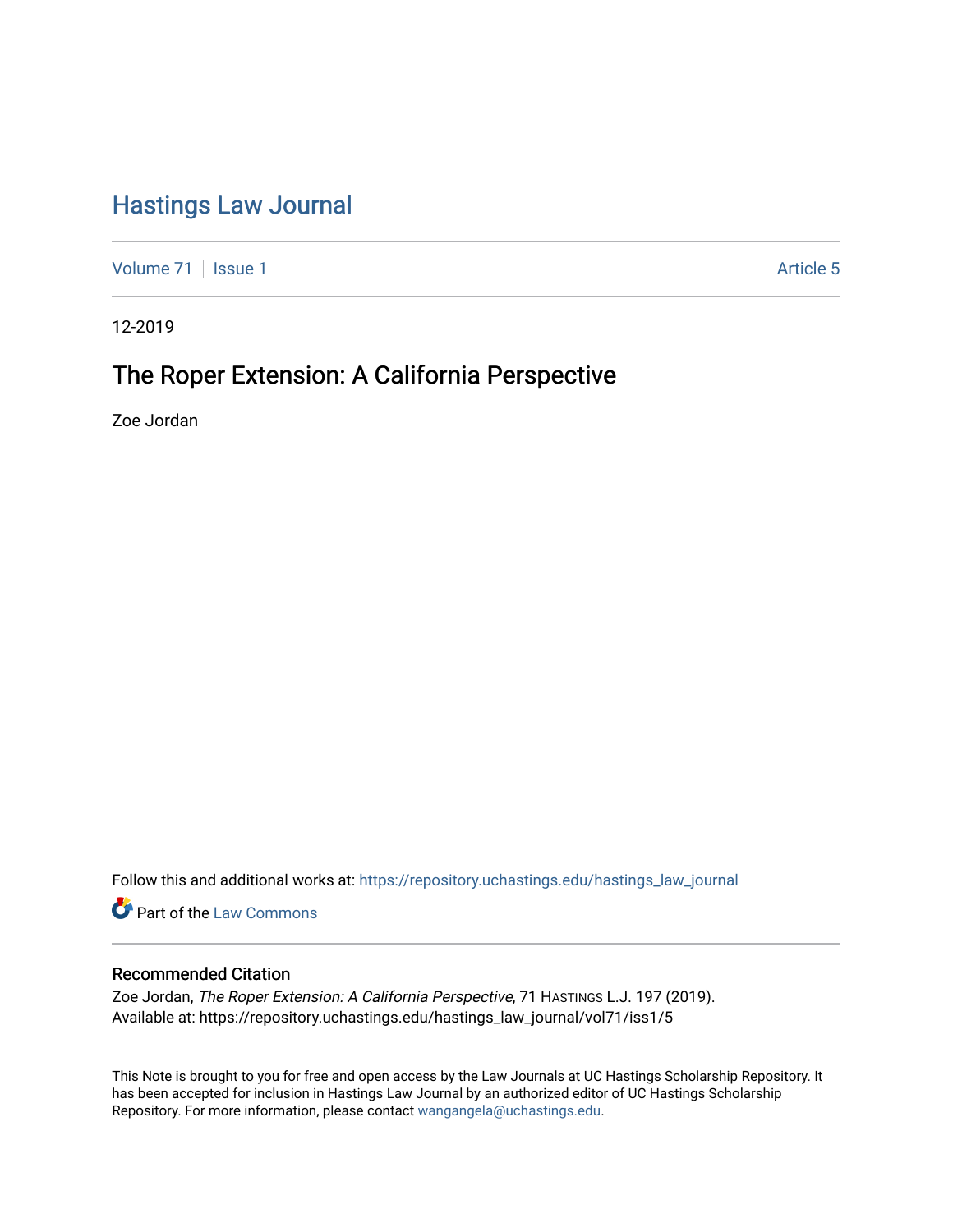# *Notes*

# The *Roper* Extension: A California Perspective

# ZOE JORDAN†

*Although adulthood legally begins at age eighteen, young adults between the ages of eighteen and twenty-one are distinct from the rest of the adult population. Many studies conducted over the last two decades have revealed that the prefrontal cortex, the part of the brain responsible for social and emotional maturity as well as impulse control, is not fully developed until near the age of twenty-five. Thus, young adults have a neurobiologically-compromised ability to exercise self-control, adequately consider the consequences of their actions, and resist coercive pressures from others. Notably, the California Legislature has acknowledged the need to treat young adults differently than the rest of the adult population by enacting laws and programs that take their developmental deficiencies into account. Through these various enactments, the legislature has demonstrated a desire to insulate and aid this age group even though they are considered adults under the law. Despite giving these added protections and assistance, the California Legislature has inexplicably failed to exempt young adults from the most severe sentence our criminal justice system has to offer: capital punishment—a sentence traditionally reserved for the most culpable individuals who commit the most egregious crimes. Based on the diminished culpability of young adults and the legislature's own measures to offer additional assistance to these young adults, this Note proposes that the minimum age at which a California citizen should be eligible for capital punishment should be raised from eighteen to twenty-one.*

<sup>†</sup> J.D. 2019, University of California, Hastings College of the Law; Executive Management Editor, *Hastings Law Journal*. Thank you to my family for their unwavering encouragement and support throughout the writing process and throughout law school. I am especially grateful for my father, Jim Jordan, who has been my English teacher and faithful editor since I was in his high school English class as a junior. Many thanks also to Professor Bloch for her support and edits throughout the writing process, Andrew Michaels for offering advice and feedback, Alisha Patton and Alyxandra Vernon who both thoroughly aided me through the editing process, and Justice Anthony M. Kennedy who authored the historic opinion that forms the basis of this Note.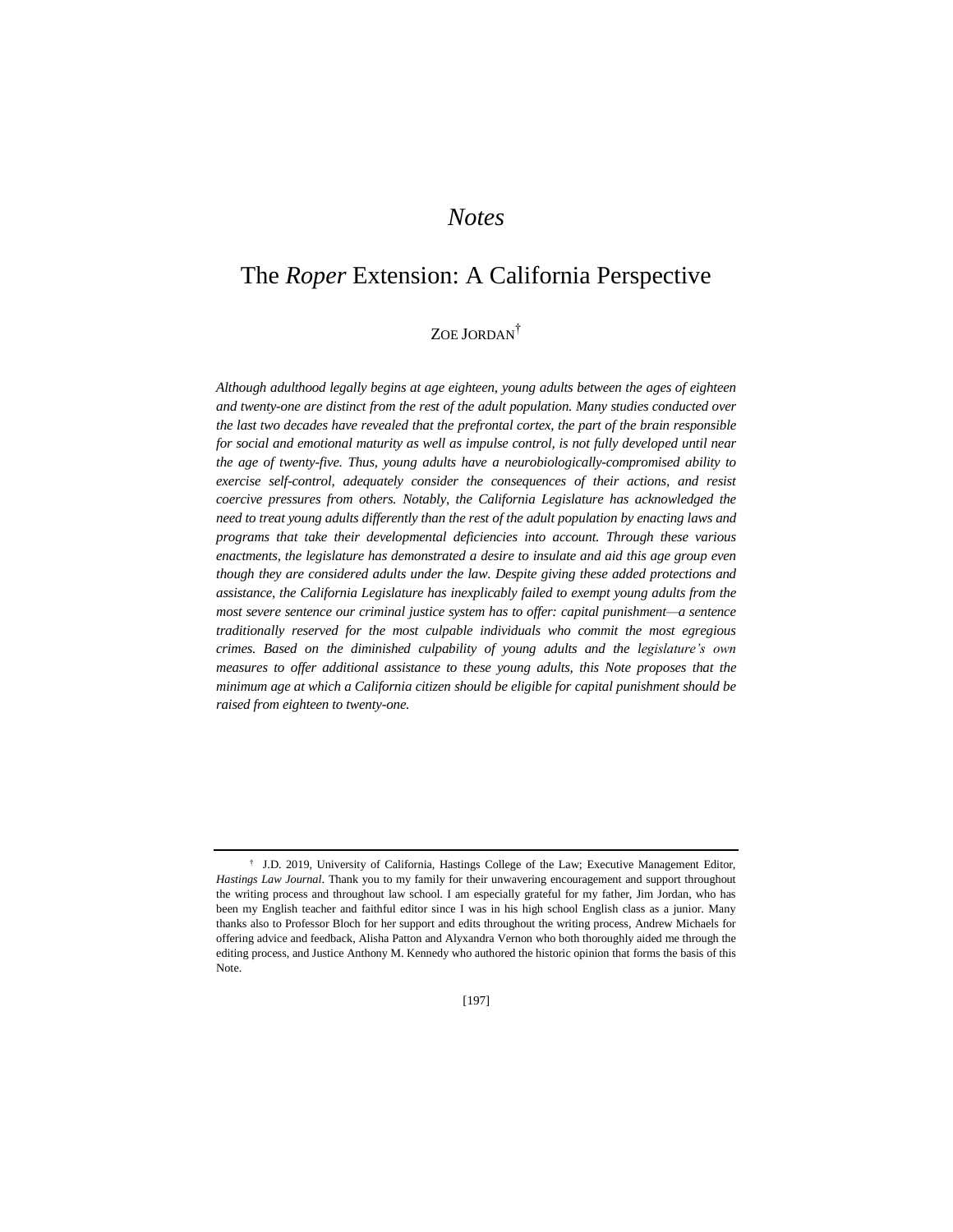### 198 *HASTINGS LAW JOURNAL* [Vol. 71:197

### TABLE OF CONTENTS

| Ι.      |                                                                          |                                                                    |  |
|---------|--------------------------------------------------------------------------|--------------------------------------------------------------------|--|
|         | $A_{-}$                                                                  |                                                                    |  |
|         | <b>B.</b>                                                                | NATIONAL TRENDS IN APPLYING THE DEATH PENALTY,                     |  |
|         |                                                                          |                                                                    |  |
|         | $\mathcal{C}$ .                                                          | POST-ROPER STUDIES SHOW THAT YOUNG ADULTS LACK THE                 |  |
|         |                                                                          | MENTAL CAPACITY TO UNDERSTAND AND APPRECIATE THEIR                 |  |
|         |                                                                          |                                                                    |  |
| $\Pi$ . |                                                                          | CALIFORNIA'S LAWS REFLECT LEGISLATIVE INTENT TO PROTECT            |  |
|         |                                                                          |                                                                    |  |
|         | $A_{\cdot}$                                                              |                                                                    |  |
|         |                                                                          |                                                                    |  |
|         |                                                                          | 2.                                                                 |  |
|         | $\bf{B}$ .                                                               |                                                                    |  |
|         | $\mathcal{C}$ .                                                          | SPECIAL ACCOMMODATIONS IN THE CRIMINAL JUSTICE                     |  |
|         |                                                                          |                                                                    |  |
|         | D.                                                                       | PROPOSED PROVISIONAL LICENSING FOR SAFER DRIVING 216               |  |
|         | E.                                                                       | LEGISLATIVE EFFORTS TO FOSTER CIVIC ENGAGEMENT BEFORE              |  |
|         |                                                                          |                                                                    |  |
| III.    |                                                                          |                                                                    |  |
|         | THE CALIFORNIA LEGISLATURE SHOULD IMPOSE A MINIMUM-AGE<br>$\mathsf{A}$ . |                                                                    |  |
|         | CRITERIA THAT PROTECTS YOUNG ADULTS FROM THE HARSHEST                    |                                                                    |  |
|         |                                                                          |                                                                    |  |
|         | $\mathbf{B}$ .                                                           | THE COURTS SHOULD RULE THE DEATH PENALTY                           |  |
|         |                                                                          | UNCONSTITUTIONAL AS APPLIED TO YOUNG ADULTS  221                   |  |
|         |                                                                          | Imposing Death Sentences on Young Adults Violates the Eighth<br>1. |  |
|         |                                                                          |                                                                    |  |
|         |                                                                          | Imposing Death Sentences on Young Adults Violates Article 1,<br>2. |  |
|         |                                                                          | Section 27 of the California Constitution.  223                    |  |
|         | $\mathcal{C}$ .                                                          | CALIFORNIA'S VOTERS SHOULD DEMAND REFORM THROUGH THE               |  |
|         |                                                                          |                                                                    |  |
|         |                                                                          |                                                                    |  |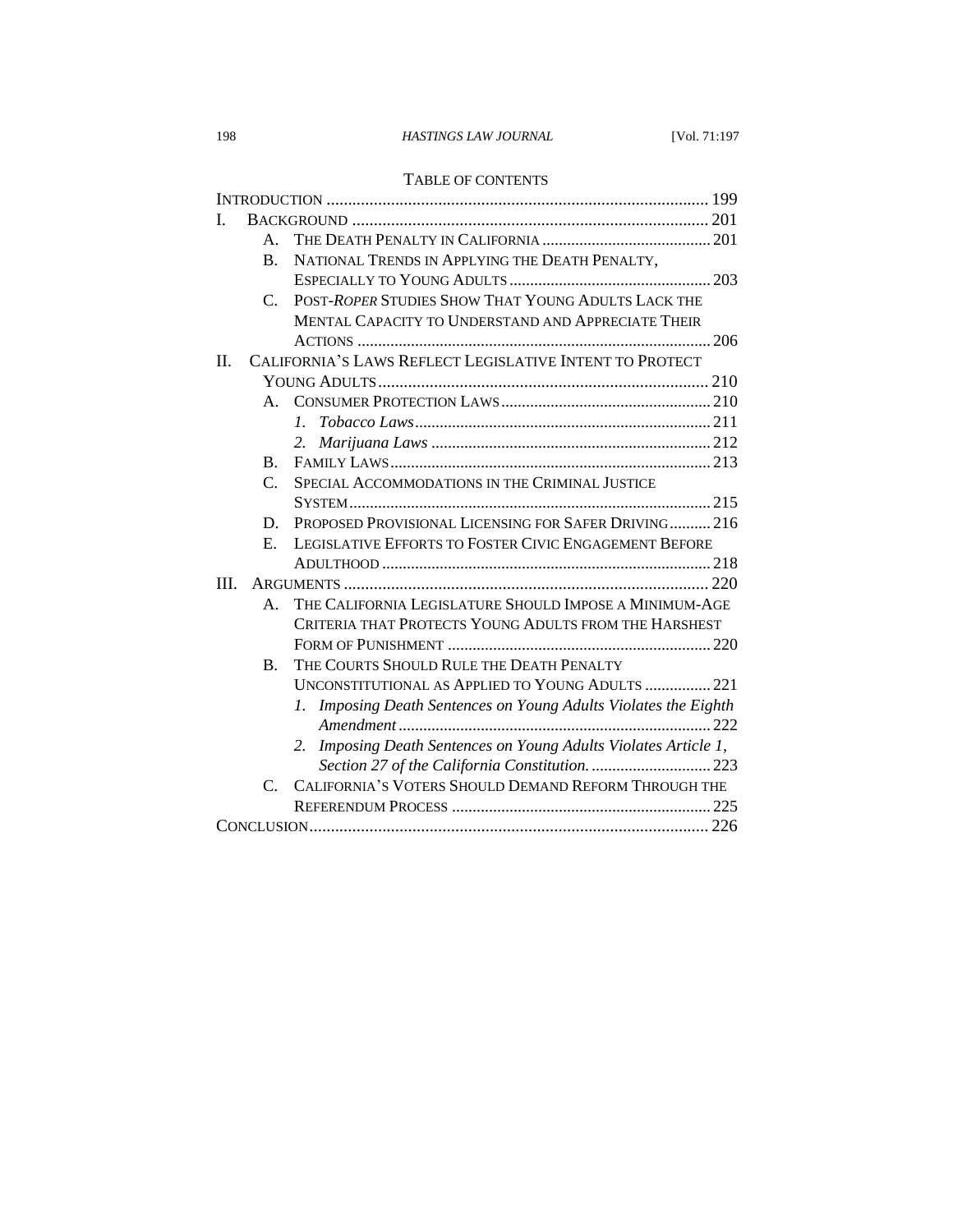#### **INTRODUCTION**

"Capital punishment must be limited to those offenders who commit 'a narrow category of the most serious crimes' and whose extreme culpability makes them 'the most deserving of execution.'"<sup>1</sup> In *Roper v. Simmons*, decided in 2005, the U.S. Supreme Court held that, under the United States Constitution's "cruel and unusual" punishment standard, $2$  the death penalty could not be imposed on a juvenile, a person under the age of eighteen.<sup>3</sup> In making its determination, the Court found two factors persuasive: the first was a growing national consensus against sentencing juveniles to death, and the second was a comprehensive body of research establishing that the brains of juveniles continue to develop, such that they are unable to fully understand and control their actions.<sup>4</sup> As a result, the Court found that juveniles are less culpable for their crimes than older adults.<sup>5</sup>

Over the past decade and a half since the *Roper* decision, a new national consensus has developed concerning the minimum age eligibility for the death penalty.<sup>6</sup> This consensus is based on numerous psychological and neurobiological studies that have led many scholars, researchers, scientists, and attorneys to agree that young adults, persons under the age of twenty-one,<sup>7</sup> should not be sentenced to death because they are psychologically similar to juveniles and, therefore, less culpable than older adults.<sup>8</sup> In light of these new

3*. Roper*, 543 U.S. at 575; U.S. CONST. amend. VIII.

<span id="page-3-0"></span><sup>1.</sup> Roper v. Simmons, 543 U.S. 551, 568 (2005) (quoting Atkins v. Virginia, 536 U.S. 304, 319 (2002)). *Roper* was authored by Justice Anthony M. Kennedy, who was the primary architect of the Court's proportionality doctrine. This doctrine gave way to categorial exemptions from the death penalty for juvenile offenders, intellectually disabled offenders, and nonhomicide offenders. *See Atkins*, 536 U.S. 304; *Roper*, 543 U.S. 551; and Kennedy v. Louisiana, 554 U.S. 407 (2008). Justice Kennedy also categorically exempted juvenile offenders from life without parole sentences. *See* Graham v. Florida, 560 U.S. 48 (2010). As such, his decisions lay the groundwork for this Note and offers a rationale under which *Roper* should be extended to young adults.

<sup>2.</sup> U.S. CONST. amend. VIII. The Eighth Amendment's protection against "cruel and unusual" punishment flows from the basic "precept of justice that punishment for crime should be graduated and proportioned to [the] offense." *Atkins*, 536 U.S. at 311 (alteration in original) (quoting Weems v. United States, 217 U.S. 349, 367 (1910)).

<sup>4</sup>*. Roper*, 543 U.S. at 569–70 (including the parts of the brain responsible for responding to peer pressure and making mature and responsible decisions).

<sup>5</sup>*. Id.*

<sup>6</sup>*. See, e.g.*, Lee Rawles, *Ban Death Penalty for Those 21 or Younger, ABA House Says*, ABA JOURNAL, (Feb. 5, 2018, 9:56 PM), http://www.abajournal.com/news/article/Ban\_death\_penalty\_for\_those\_21\_or\_ younger\_aba\_house\_says ("The ABA House of Delegates . . . asked all death penalty jurisdictions to ban capital punishment for any offender who committed their crime at the age of 21 or younger.").

<sup>7.</sup> I refer to persons between the ages of eighteen and twenty as "young adults" throughout this Note. I also periodically refer to "emerging adults;" this term refers to a broader category of still-maturing adults, encompassing those between the ages of eighteen and twenty-five.

<sup>8</sup>*. See, e.g.*, Melissa S. Caulum, Note, *Postadolescent Brain Development: A Disconnect Between Neuroscience, Emerging Adults, and the Corrections System*, 2007 WIS. L. REV. 729, 731.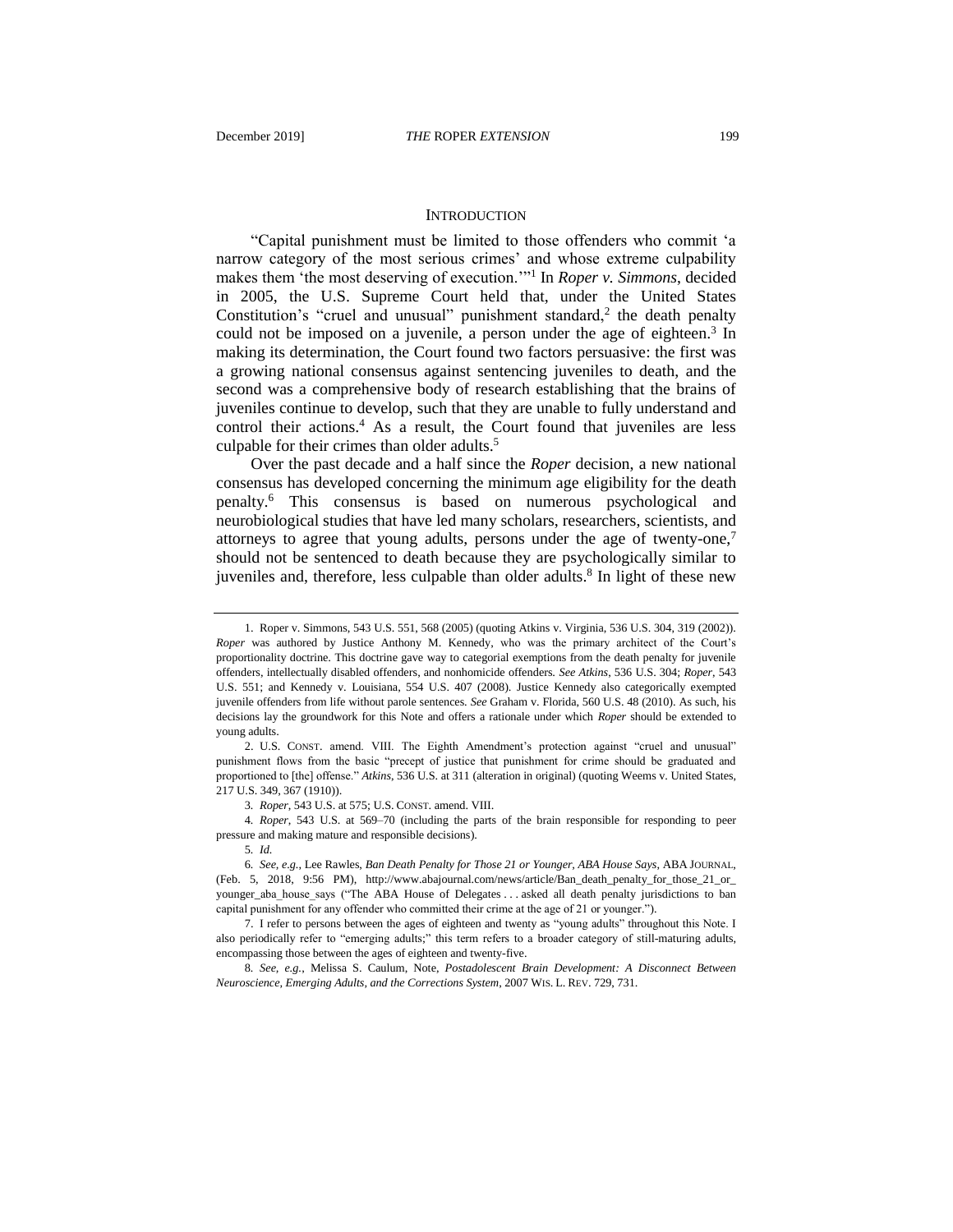developments, the application of the death penalty to young adults is being challenged in various states.<sup>9</sup> Although it has already been argued that the death penalty as applied to young adults violates the Eighth Amendment, this Note extends that argument to a California-specific perspective.<sup>10</sup>

<span id="page-4-0"></span>Because of the California Legislature's intentional actions assisting and safeguarding these young adults, California, whether through legislation, judicial review, or referendum, should raise the age eligibility of the death penalty to reflect the limitations of young adults and their culpability. The State Legislature's apparent awareness of young adults' compromised maturity, which is reflected in various pieces of legislation intended to protect young adults from their own immaturity and lack of life experience, is emphasized within this Note. Such protections infiltrate the California Code, impacting the State's criminal justice system, family code, consumer protection laws, and other areas as well.

This Note proceeds as follows. Part I provides relevant background information. Subpart I.A. discusses the history and status of the death penalty in California and sheds light on the need to discuss applying the *Roper* extension in California, a state that has not executed a single person since 2006

<sup>9</sup>*. See, e.g*., Otte v. State, 96 N.E. 3d 1288, 1290 (Oh. Ct. App. 2017) ("Otte alleged that '[b]ased on the Eighth and Fourteenth Amendments' evolving standards of decency, the death penalty is now a disproportionate punishment for any offender who committed his capital crime before turning age twentyone.'") (alteration in original); *see also In re* Phillips, No. 17-3729, 2017 WL 4541664 (6th Cir. July 20, 2017); Commonwealth v. Bredhold, No. 14-CR-161, 2017 WL 8792559, at \*1 (Ky. Cir. Ct. Aug. 1, 2017); Kentucky v. Efrain Diaz, No. 15-CR-584-001 (Ky. Cir. Ct. Sept. 6, 2017), https://deathpenaltyinfo.org/files/pdf/KentuckyAge21DecisionEfrainDiaz.pdf.

<sup>10</sup>*. See* Andrew Michaels, *A Decent Proposal: Exempting Eighteen-to Twenty-Year-Olds from the Death Penalty*, 40 N.Y.U. REV. L. & SOC. CHANGE 139, 142 (2016). Andrew Michaels pioneered the academic discussion of the *Roper* extension by laying the framework for its application to young adults. *Id.* His scholarship inspired my own, as I also argue that the application of the death-penalty to young adults in California violates the U.S. and California Constitutions. *See id.* Michaels, along with many others, make the more conservative argument that offenders under the age of twenty-one should be categorically exempted from the death penalty; however, studies support arguments for a broader categorical exemption that would encompass adults as old as twenty-four. *See, e.g*., RAE SIMPSON, MASS. INST. OF TECH YOUNG ADULT DEVELOPMENT PROJECT 11 http://hr.mit.edu/static/worklife/youngadult/youngadult.pdf ("The brain isn't fully mature at 16, when we are allowed to drive, or at 18, when we are allowed to vote, or at 21, when we are allowed to drink, but closer to 25, when we are allowed to rent a car."). I, in line with Michaels, make the more conservative argument with respect to the application of the death penalty in California because the state legislature has promulgated ample evidence that it views eighteen to twenty-year-olds as lacking the life experience and faculties necessary to make mature, responsible decisions and are, therefore, less culpable than other adult offenders. It should be noted that others have written about the need to treat emerging adults similarly to juveniles and that young adults should be ineligible to receive life without parole; however, those articles take a more general approach in addressing their respective topics, whereas I focus the argument around California. *See* Christine E. Fitch, *Emerging Adulthood and the Criminal Justice System: #Brainnotfullycooked #cantadultyet #yolo*, 58 SANTA CLARA L. REV. 325 (2018) (making a more general argument that emerging adults in the criminal justice system should be treated similarly to juveniles); Emily Powell, *Underdeveloped and Over-Sentenced: Why Eighteen to Twenty-Year-Olds Should Be Exempt From Life Without Parole*, 52 U. RICH. L. REV. ONLINE 83 (2018) (arguing that young adults should be ineligible to receive life without parole).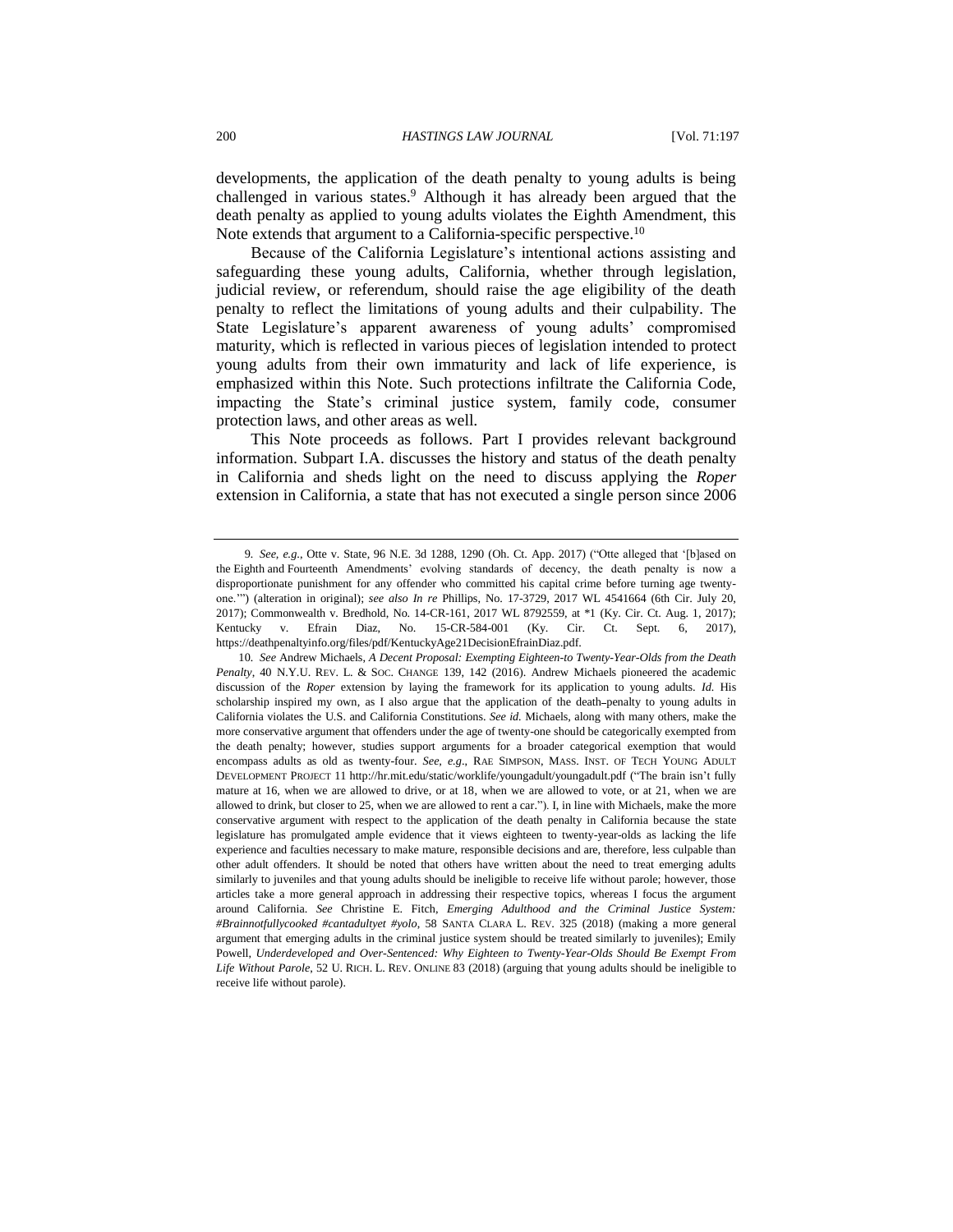and has recently imposed a moratorium on the death penalty. Subpart I.B. discusses the new national, post-*Roper* consensus against executing inmates, particularly young and emerging adults, and Subpart I.C. explores the scientific research supporting the argument that the minimum age at which one should be eligible for capital punishment should be raised to twenty-one. Part II discusses specific California statutes that evidence the legislature's desire to insulate young adults from some of the harsh realities associated with entering adulthood. Finally, Part III lays out three arguments through which California could and should raise the minimum age at which one is eligible for the death penalty to twenty-one. First, the California Legislature should do so by amending its death penalty statutes. Given its numerous demonstrations evincing a collective belief that young adults need special protections, it is surprising that the legislature has not already imposed such a limitation. Second, in the absence of legislative action, the courts should raise the minimum age at which a person is eligible for capital punishment to twentyone. Courts should exempt these young adults, finding that the current practice violates the California Constitution, which historically has offered more expansive protections to its citizens. Lastly, if the Legislature and courts are unwilling to raise the minimum age eligibility, the people can propose a referendum supporting this argument, which, if passed, would raise the minimum age for the death penalty to twenty-one. Although recent propositions have shown majority support for the death penalty, raising the age eligibility is a modest adjustment in death penalty practice.

#### <span id="page-5-0"></span>I. BACKGROUND

#### A. THE DEATH PENALTY IN CALIFORNIA

Several sections of the California Penal Code create the parameters for who is death penalty eligible, and many have been convicted under these statutes.<sup>11</sup> Indeed, of all the fifty states, California has the largest number of death row inmates by far.<sup>12</sup> However, within the last fifty years, California courts and the general populace have disagreed on whether the death penalty, in general, is an appropriate and lawful punishment. In 1972, the California Supreme Court found that the death penalty violated the state constitution; however, despite the court's decision, six years later, in 1978, California voters

<sup>11</sup>*. See* CAL. PENAL CODE §§ 37(a), 190(a), 3700 (West 2019)*.*

<sup>12</sup>*. See Facts About the Death Penalty*, DEATH PENALTY INFO. CTR., https://deathpenaltyinfo.org/documents/FactSheet.pdf (last updated May 31, 2019). It should be noted that California has the largest general population of the fifty states—making up roughly twelve percent of the U.S. population—which explains why California would have the highest total number of death row inmates. *See US States— Ranked by Population 2019*, WORLD POPULATION REVIEW, http://worldpopulationreview.com/states (last visited Nov. 6, 2019).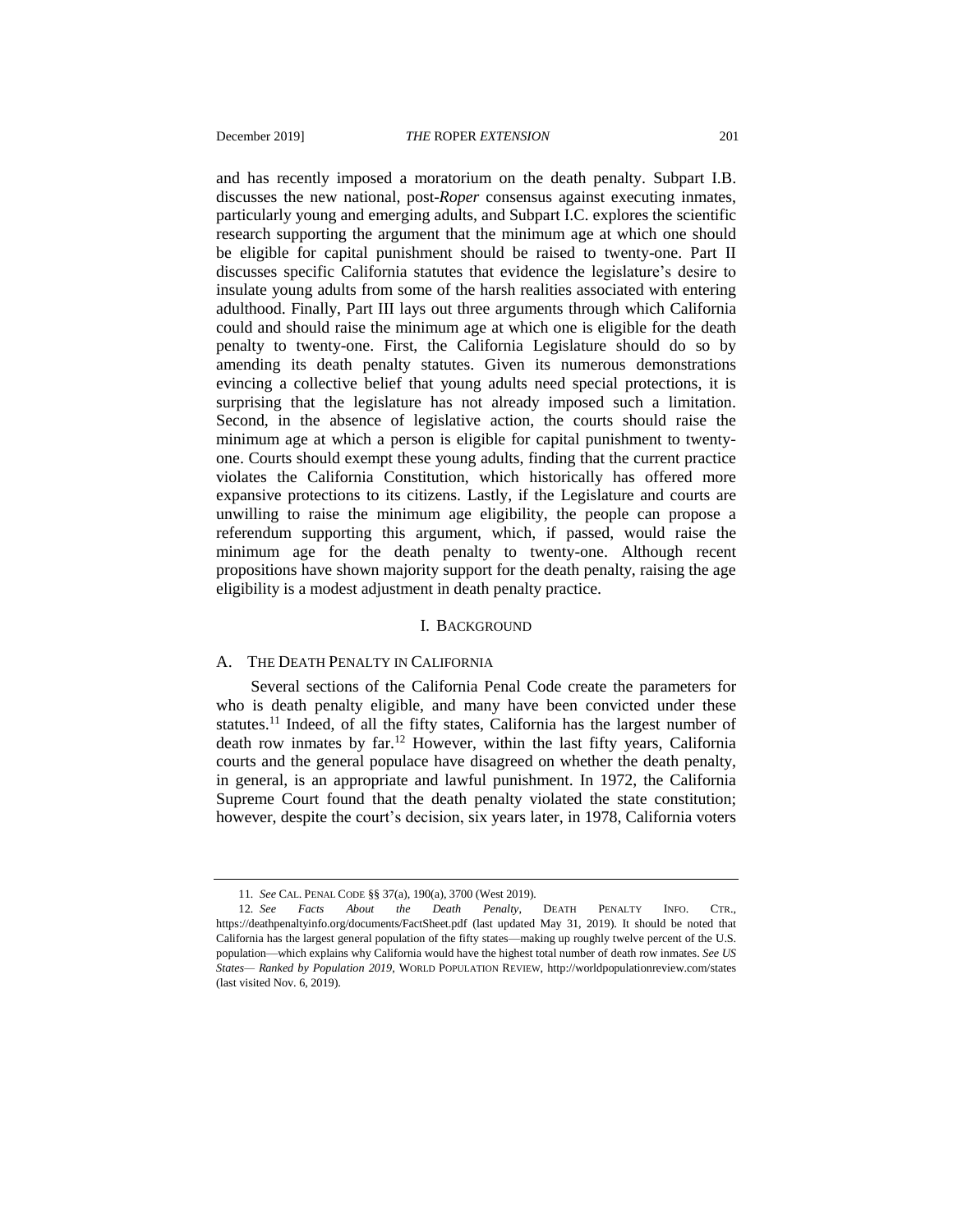<span id="page-6-0"></span>superseded the courts and restored the death penalty via Proposition 17.<sup>13</sup> Even though the death penalty became constitutional again through Proposition 17, executions were slow to resume. No executions took place until  $1992$ ,  $^{14}$  and only thirteen executions took place between 1992 and 2006.<sup>15</sup>

Since 2006, executions in California have been stalled after U.S. District Court Judge Jeremy Fogel blocked the execution of Michael Morales due to concerns that lethal injection was being administered in a way that risked exposing the recipient to intense pain, constituting cruel and unusual punishment in violation of the Eighth Amendment.<sup>16</sup> This decision created a *de facto* moratorium on the death penalty in California pending restoration of California's procedures. In 2014, a different U.S. District Court Judge, Judge Cormac J. Carney, found that California's death penalty violated the Eight Amendment in another way. Judge Carney found that the death penalty was arbitrarily imposed and plagued with lengthy delays throughout the appellate process such that it was cruel and unusual punishment. <sup>17</sup> This case was later overturned on procedural grounds, but the *de facto* moratorium from 2006 remained.

Outside of the courts, California voters reasserted their support for the death penalty yet again in 2016 when a majority of less than five percent passed Proposition 66, a measure intended to remove the procedural barriers responsible for the lengthy delays.<sup>18</sup> As actions were being taken to speed up

<span id="page-6-1"></span><sup>13.</sup> *See* People v. Anderson, 493 P.2d 880 (Cal. 1972), *superseded by constitutional amendment*, CAL. CONST. art. I, § 27. The California Constitution now provides that, "[t]he death penalty . . . shall not be deemed to be, or to constitute, the infliction of cruel or unusual punishments within the meaning of Article 1, Section 6 nor shall such punishment for such offenses be deemed to contravene any other provision of this constitution." CAL. CONST. art. I, § 27.

<sup>14.</sup> In 1992, "Robert Harris . . . [was] the first individual executed in the state in two decades." *A Timeline of the Death Penalty in California*, STANFORD PROGRESSIVE (Oct. 2011).

<sup>15.</sup> *Executions by State and Region Since 1976*, DEATH PENALTY INFO. CTR., https://deathpenaltyinfo.org/number-executions-state-and-region-1976 (last visited Nov. 6, 2019); *Ten Years After Last Execution, California Still Far from Resuming Executions*, DEATH PENALTY INFO. CTR., https://deathpenaltyinfo.org/node/6360 (Jan. 21, 2016); *see also* Paige St. John & Maloy Moore, *These Are the 737 Inmates on California's Death Row*, L.A. TIMES (Mar. 13, 2019), https://www.latimes.com/projects/lame-death-row (showing that a slow execution rate leaves many inmates—currently 737, to be exact—on death row).

<sup>16</sup>*.* Morales v. Tilton, 465 F. Supp. 2d 972 (N.D. Cal. 2006).

<sup>17</sup>*.* Jones v. Chappell, 31 F. Supp. 3d 1050 (C.D. Cal. 2014), *rev'd*, 806 F.3d 538 (9th Cir. 2015); Marc Berman, *Federal Judge Says California's Death Penalty System Is "Unconstitutional*," WASH. POST (July 16, 2014, 1:04 PM), https://www.washingtonpost.com/news/post-nation/wp/2014/07/16/federal-judge-sayscalifornias-death-penalty-system-is-unconstitutional/.

<sup>18.</sup> California's voters actually had two competing propositions to choose from during the 2016 election: in addition to Proposition 66, Proposition 62, which would have repealed the death penalty in California altogether, was also on the ballot. By a narrow margin, voters passed Proposition 66, with 51.13% voting yes, and 48.87% voting no. Proposition 62 was defeated 53.15% to 46.85%. *See California Proposition 66, Death Penalty Procedures (2016)*, BALLOTPEDIA [hereinafter *Proposition 66*], https://ballotpedia.org/California Proposition 66, Death Penalty Procedures (2016) (last visited Nov. 6, 2019); *California Proposition 62, Repeal of the Death Penalty (2016)*, BALLOTPEDIA [hereinafter *Proposition 62*], https://ballotpedia.org/California\_Proposition\_62,\_Repeal\_of\_the\_Death\_Penalty\_(2016) (last visited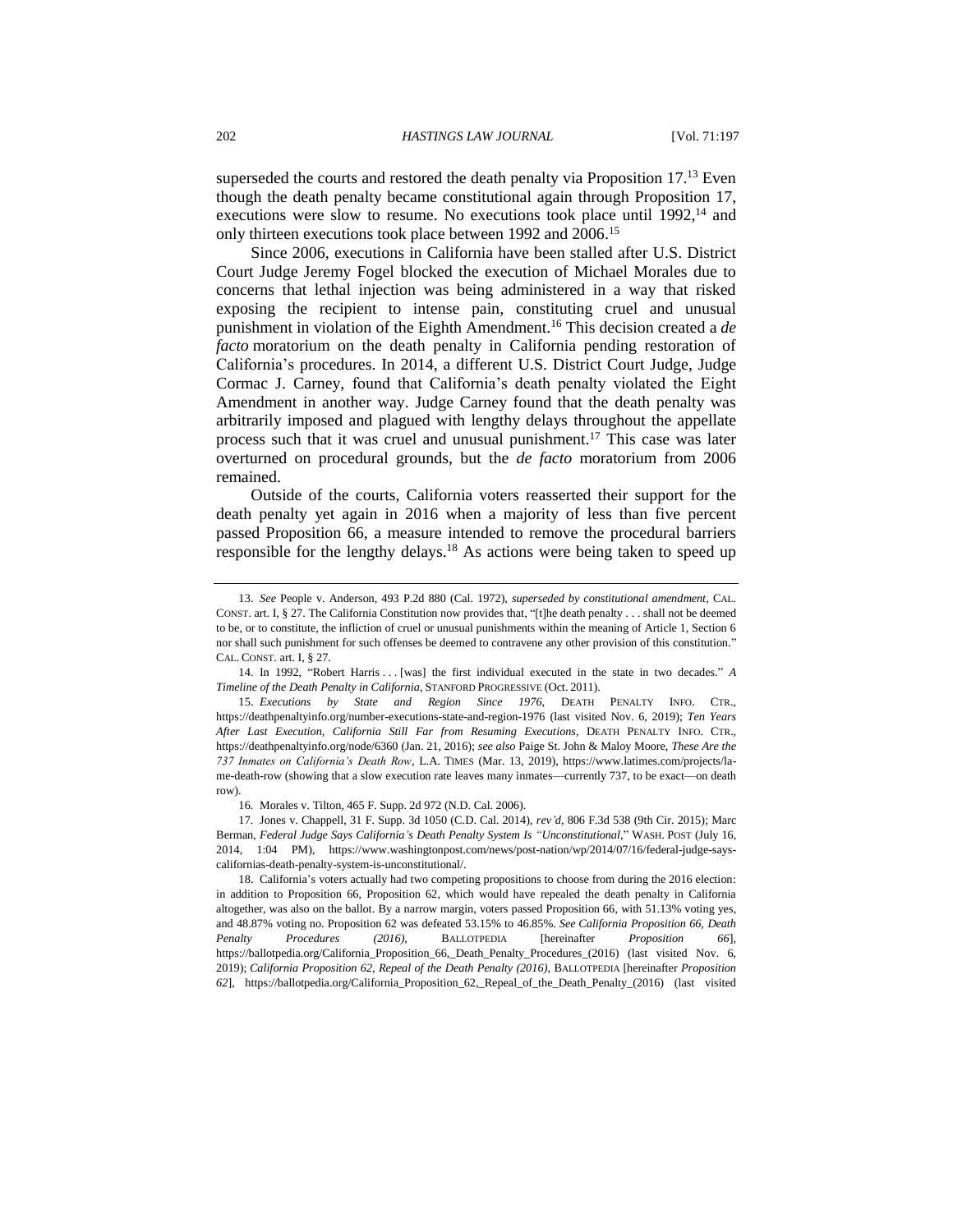the appellate process, Governor Gavin Newsom issued an executive order imposing a moratorium on the death penalty on March 13, 2019.<sup>19</sup> His executive order eliminated any current risk of execution for the 737 individuals on death row; however, their sentences were not changed.<sup>20</sup> Each person still faces the possibility of execution if the moratorium were to be lifted in the future. This lingering threat of execution is why advocacy against the death penalty remains active and crucial. Cases continue to be appealed and litigated,<sup>21</sup> and county prosecutor offices still retain the discretion to pursue death penalty sentences. For example, a month after the moratorium was imposed, District Attorneys in four counties agreed to seek the death penalty against the Golden State Killer.<sup>22</sup> Because such prosecution continues, advocacy must continue until the death penalty is repealed or abolished.

It is time for California's death penalty statutes to reflect the research and laws that impact and treat these young adults differently than the rest of the adult population, by ensuring that the death penalty is reserved for those who are the most culpable for their actions.

#### B. NATIONAL TRENDS IN APPLYING THE DEATH PENALTY, ESPECIALLY TO YOUNG ADULTS

<span id="page-7-0"></span>Executions and death sentences are becoming increasingly rare across the nation. In 2018, twenty-nine of the nation's fifty states still allowed the death penalty, and yet only forty-two death penalty sentences were imposed, and only twenty-five executions were carried out across the nation.<sup>23</sup> Texas, alone, was responsible for thirteen of these executions.<sup>24</sup> Although the numbers have slightly increased from 2017, according to the Death Penalty Information Center:

Nov. 6, 2019). Proposition 66 was upheld by the Supreme Court of California in 2017. *See* Briggs v. Brown, 400 P.3d 29 (Cal. 2017), *as modified on denial of reh'g* (Oct. 25, 2017).

<sup>19.</sup> Tim Arango, *California Death Penalty Suspended; 737 Inmates Get Stay of Execution*, N.Y. TIMES (Mar. 12, 2019) https://www.nytimes.com/2019/03/12/us/california-death-penalty.html.

<sup>20.</sup> *Id.*

<sup>21.</sup> Steve Gorman, *Two California Supreme Court Justices Decry Death Penalty as "Dysfunctional*,*"* REUTERS (Mar. 28, 2019, 6:37 PM) https://www.reuters.com/article/us-usa-california-death-penaty/twocalifornia-supreme-court-justices-decry-death-penalty-as-dysfunctional-idUSKCN1RA05Z.

<sup>22.</sup> Matthias Gafni, *Prosecutors to Seek Death Penalty Against Golden State Killer Defendant*, S.F. CHRON. (Apr. 10, 2019, 7:34 PM) https://www.sfchronicle.com/bayarea/article/Prosecutors-to-seek-deathpenalty-against-Golden-13757964.php.

<sup>23</sup>*. The Death Penalty in 2018: Year End Report*, DEATH PENALTY INFO. CTR., https://deathpenaltyinfo.org/documents/2018YrEnd.pdf (last visited Nov. 6, 2019). In May 2019, New Hampshire became the most recent state to abolish the death penalty. *State and Federal Info: New Hampshire*, DEATH PENALTY INFO. CTR., https://deathpenaltyinfo.org/state-and-federal-info/state-by-state/new-hampshire (last visited Nov. 6, 2019). In 2019, the federal government ordered to reinstate the death penalty and has scheduled executions. Tammy Kupperman et al., *Barr Directs Federal Government to Reinstate Death Penalty, Schedule the Execution of 5 Death Row Inmates*, CNN POLITICS (July 15, 2019), https://edition.cnn.com/2019/07/25/politics/justice-department-capital-punishment-barr/index.html.

<sup>24</sup>*. The Death Penalty in 2018: Year End Report*, *supra* note [23.](#page-7-0)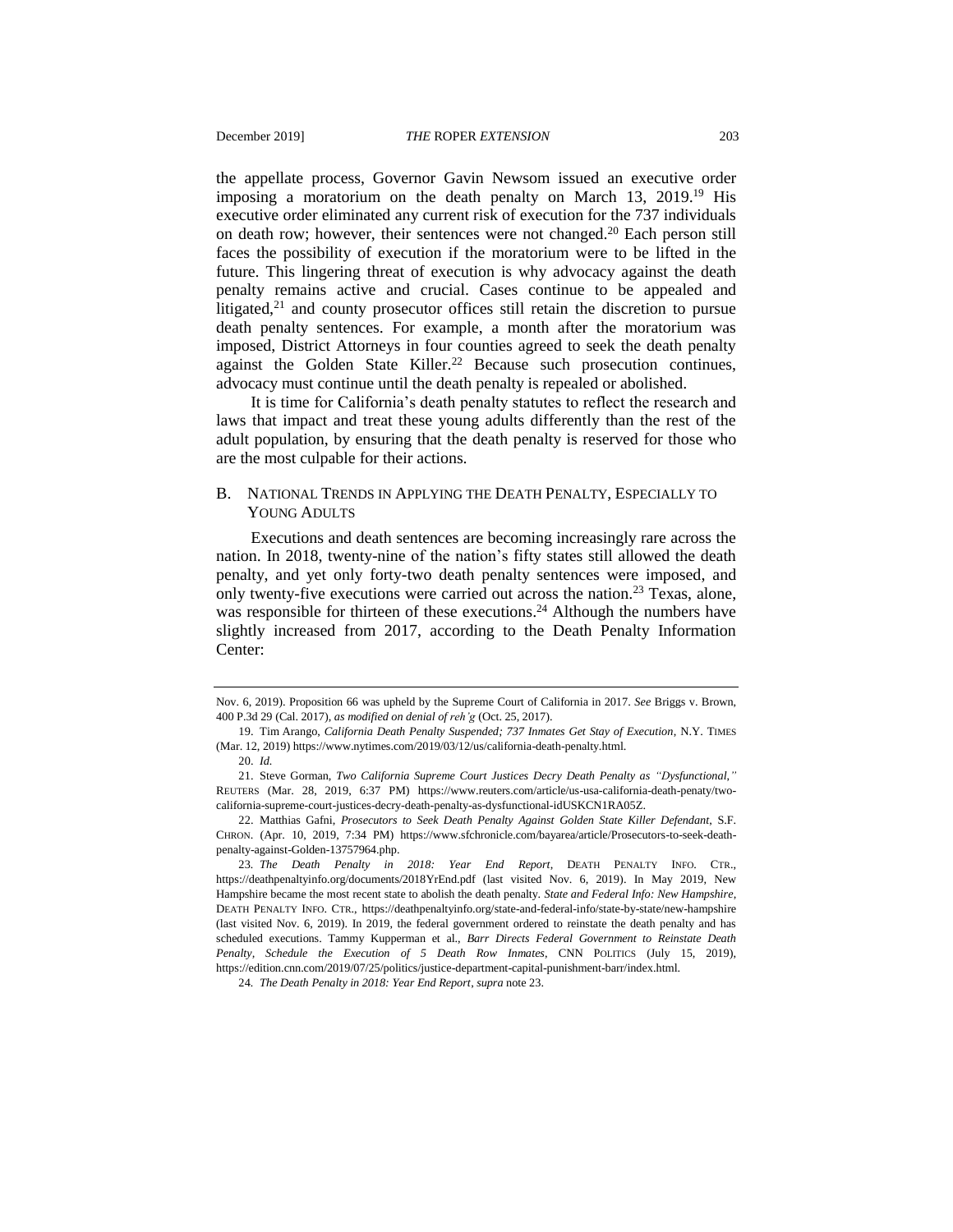2018 was a record-low year for death penalty usage in the United States, as eighteen death-penalty states set or matched records for the fewest new death sentences imposed in the modern history of U.S. capital punishment.... Thirty-five U.S. States—including sixteen that authorized capital punishment in 2018—did not impose any death sentences in 2018, while California and Pennsylvania, which collectively account for nearly one-third of the nation's death-row population, imposed record lows. Every western state except Arizona and Nevada set or tied a record low, and Arizona, which imposed two new death sentences, and Nevada, which imposed one, were just one above their record lows.<sup>25</sup>

Setting Texas aside, a national consensus has developed and strengthened against the imposition of the death penalty, without any reference to the convict's age.<sup>26</sup> However, even with reference to age, a consensus exists.

A national consensus, specifically against imposing the death penalty on society's youngest adults, has developed as young adults are facing execution with less frequency. Of the states that still allow executions, "seven (7) have *de facto* prohibitions on the execution of offenders under twenty-one (21) years of age . . . . "27 Moreover, between 2011 and 2016, only nine states executed people who were considered young adults at the time of the offense.<sup>28</sup> Thirtythree young adults were executed in total, and Texas, having executed nineteen young adults, performed the majority of those executions.<sup>29</sup> In 2015 alone, Texas was responsible for *the only* five executions of young adults nationwide.<sup>30</sup> Excluding Texas, eight other states executed fourteen young adults in total between 2011 and 2016, compared to twenty-nine executions of young adults between 2006 and 2011, and twenty-seven executions between 2001 and 2006.<sup>31</sup> Although many factors may influence these numbers, the data indicates a developing national consensus against executing young adults.

Even though many states have not expressly exempted young adults from receiving the death penalty, the actual practice of executing young adults is becoming increasingly rare. When analyzing the numbers of executed people who were between the ages of eighteen and twenty-one at the time of their offenses, there is a significant downward trend in these executions.<sup>32</sup> Between

<sup>25.</sup> *Record Lows Set Across the U.S. for Death Sentences Imposed in 2018*, DEATH PENALTY INFO. CTR., https://deathpenaltyinfo.org/node/7285 (last visited Nov. 6, 2019).

<sup>26</sup>*. Facts About the Death Penalty*, *supra* note [12.](#page-5-0) In 1999, 279 offenders were sentenced to death, whereas only forty-two people were sentenced to the death penalty in 2018. *Id.*

<sup>27.</sup> Commonwealth v. Bredhold, No. 14-CR-161, 2017 WL 8792559, at \*4 (Ky. Cir. Ct. Aug. 1, 2017) (alteration in original) (footnotes omitted).

<sup>28.</sup> *Id.*

<sup>29</sup>*. Id.* at 5.

<sup>30.</sup> Brian Eschels, *Data & the Death Penalty: Exploring the Question of National Consensus Against Executing Emerging Adults in Conversation with Andrew Michaels's A Decent Proposal: Exempting Eighteento Twenty-Year-Olds from the Death Penalty*, 40 N.Y.U. REV. L. & SOC. CHANGE 147, 152 (2016).

<sup>31.</sup> *Bredhold*, 2017 WL 8792559, at \*5.

<sup>32</sup>*.* Memorandum of Points and Authorities in Support Thereof [Under 21 Years] in Support of Motion to Preclude Death Penalty as Unconstitutional at exhibit C, Doe v. People (2015) (motion and exhibit on file with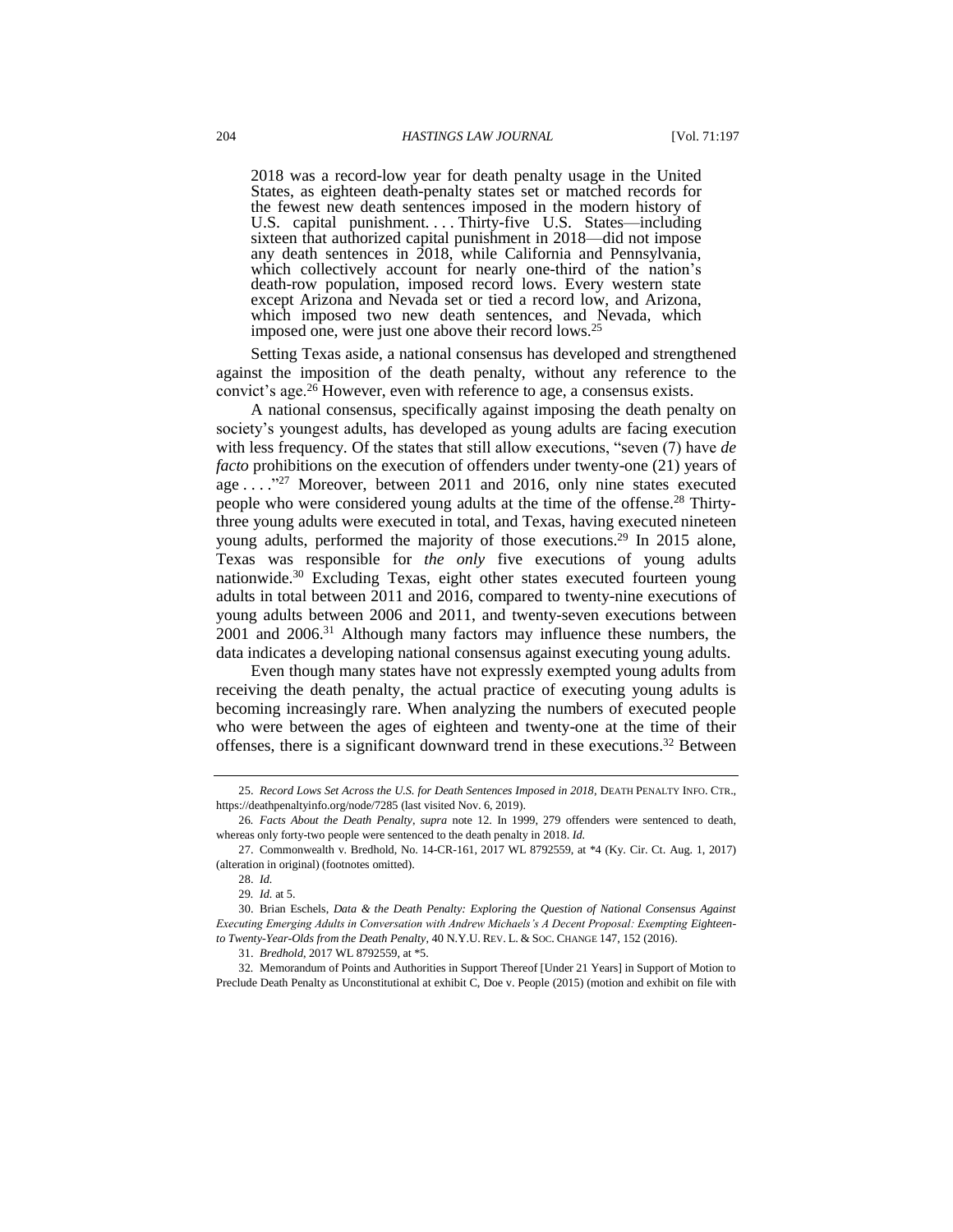2006 and 2011, roughly eleven young adults were executed per year, but that number has decreased.<sup>33</sup> In 2012, six young adults were executed, and in 2013, five young adults were executed; however, in 2014 and 2015, only three young adults were executed each year. $34$  Similarly, the practice of sentencing those who were between the ages of eighteen and twenty-one at the time of their offense is low, in spite of the high criminality rates.<sup>35</sup> Although 2017 had roughly ten youthful offenders sentenced to death, in 2018, only four out of the forty-three people sentenced to death nationwide were youthful offenders.<sup>36</sup>

Thus, in practice, a national consensus is strengthening against imposing the death penalty on young adults. This consensus is supported by the Supreme Court's jurisprudence on the death penalty. In *Graham v. Florida*, for example, the Court found a national consensus against sentencing juveniles with nonhomicide charges to life without parole despite thirty-seven states and the District of Columbia allowing the death penalty.<sup>37</sup> In finding the existence of such a consensus, the Court evaluated the "actual sentencing practices" of the jurisdictions rather than simply accepting that these jurisdictions had no express prohibition against giving juveniles with non-homicide charges life without parole.<sup>38</sup> As the *Roper* Court recognized with juveniles, this rare practice of sentencing young adults to the death penalty does not "deny or overlook the brutal crimes too many . . . offenders have committed," it only acknowledges the diminished culpability of young adults that contributes to their exemption from the ultimate punishment.<sup>39</sup>

In 2017, a circuit court in Fayette, Kentucky took this emerging national consensus into consideration when it found Kentucky's death penalty statute

the author) (offering a chart reflecting the number of people between the ages of eighteen and twenty who were executed from 2000 through July 15, 2015, broken down by state). This number does not account for those who were twenty-one at the time of their offense.

<sup>33</sup>*. Id.*

<sup>34</sup>*. Id.*

<sup>35.</sup> Michaels, *supra* note [10,](#page-4-0) at 169. Regarding the high criminality of young adults, the Bureau of Justice Programs (BJP) reported that, in 2010, the highest number of murder and non-negligent manslaughter arrests were of nineteen-year-olds (744 arrests), with eighteen-year-olds coming in at a close second (709 arrests). HOWARD N. SNYDER, U.S. DEP'T OF JUSTICE PATTERNS & TRENDS: ARREST IN THE UNITED STATES, 1990–2010, at 17 tbl.3 (2012), https://www.bjs.gov/content/pub/pdf/aus9010.pdf. In contrast, only 449 twentyfour-year-olds were arrested for murder and non-negligent manslaughter that same year. *Id.* When analyzing older age groups, the number of arrests for murder and non-negligent manslaughter continued to decline. For example, only 1849 people arrested murder and non-negligent manslaughter were between the ages of twentyfive and twenty-nine. *Id.* Although there may be many factors influencing such sentencing decisions, one interpretation is a decline in support of sentencing these young adults to the death penalty.

<sup>36.</sup> *Recent Death Sentences by Name, Race, County, and Year*, DEATH PENALTY INFO. CTR., https://deathpenaltyinfo.org/2018-sentencing (last visited Nov. 6, 2019).

<sup>37.</sup> 560 U.S. 48, 62 (2010); Michaels, *supra* note [10,](#page-4-0) at 170 ("The *Graham* court noted that only 123 incarcerated juveniles were serving life without parole for non-homicide crimes committed as juveniles, and contrasted those figures with statistics showing that nearly 400,000 juveniles were arrested for serious nonhomicide offenses in a single year.").

<sup>38.</sup> Michaels, *supra* not[e 10,](#page-4-0) at 149–150.

<sup>39</sup>*.* Roper v. Simmons, 543 U.S. 551, 572 (2005).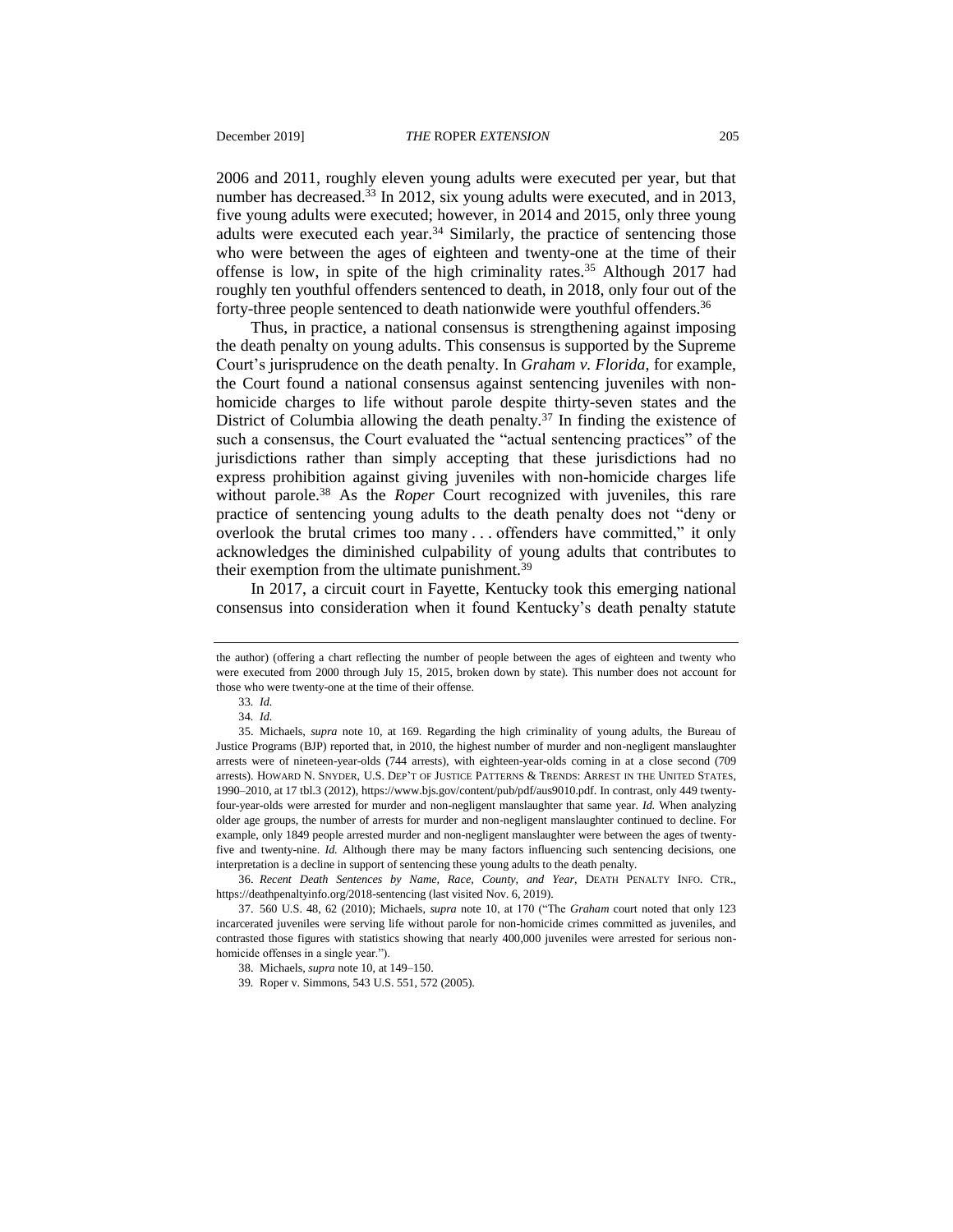unconstitutional as applied to young adults in two cases. Judge Ernesto Scorsone issued two opinions, one for Travis Bredhold and one for Efrian Diaz, both eighteen-years-old at the time of their offenses.<sup>40</sup> Judge Scorsone stated that, "it appears there is a very clear national consensus trending toward restricting the death penalty, especially in the case where defendants are eighteen (18) to twenty-one (21) years of age."<sup>41</sup>

#### C. POST-*ROPER* STUDIES SHOW THAT YOUNG ADULTS LACK THE MENTAL CAPACITY TO UNDERSTAND AND APPRECIATE THEIR ACTIONS

<span id="page-10-0"></span>Young and emerging adults are uniquely situated within the adult population. As they turn eighteen and transition into adulthood, this demographic of adults experiences greater independence than children, but often does not yet take on the "enduring responsibilities that are normative in adulthood."<sup>42</sup> These young adults, between the ages of eighteen and twentyone, begin to make significant choices in key areas of life such as occupation, relationships, and education and begin to develop their own worldviews and opinions,<sup>43</sup> even before they develop the maturity to make thought-out and well-reasoned decisions. Over the years, research pertaining to these *adults* has developed to show that young adults are distinct from the rest of the older adult population, not only situationally but developmentally.

In studies comparing the temperance and delinquency of adolescents,<sup>44</sup> college-aged adults, and older adults, adolescents and college-aged adults displayed greater similarities in temperance than college-aged and older adults.<sup>45</sup> In fact, "eighteen-to twenty-one-year-olds  $\dots$  [are] more similar to ten- to seventeen-year-olds on indices of psychosocial maturity than they were to adults twenty-six years of age and older."<sup>46</sup> As such, these young adults can neither control their impulses as well as older adults nor understand and

46. *Id.* at 163.

<sup>40.</sup> Commonwealth v. Bredhold, No. 14-CR-161, 2017 WL 8792559 (Ky. Cir. Ct. Aug. 1, 2017); Kentucky v. Efrain Diaz, No. 15-CR-584-001 (Ky. Cir. Ct. Sept. 6, 2017), https://deathpenaltyinfo.org/files/pdf/KentuckyAge21DecisionEfrainDiaz.pdf.

<sup>41.</sup> *Bredhold*, 2017 WL 8792559, at \*5.

<sup>42.</sup> Jeffrey Jensen Arnett, *Emerging Adulthood: A Theory of Development from the Late Teens Through the Twenties*, 55 AM. PSYCHOLOGIST 469, 469 (2000); *see also* Craig M. Bennett & Abigail A. Baird, *Anatomical Changes in the Emerging Adult Brain: A Voxel-Based Morphometry Study*, 27 HUM. BRAIN MAPPING 766 (2006) (explaining that changes in the brain signal that maturation is not complete until around age twenty-five). In total recognition of their propensity to be irresponsible, emerging adults refer to "carrying out one or more of the duties and responsibilities expected of fully developed individuals" as "adulting." *See Adulting*, URBAN DICTIONARY, https://www.urbandictionary.com/define.php?term=Adulting (last visited Nov. 6, 2019).

<sup>43</sup>*.* URBAN DICTIONARY, *supra* note [42.](#page-10-0)

<sup>44.</sup> Michaels, *supra* note [10,](#page-4-0) at 162 (defining temperance as "the ability to evaluate a situation before acting," and delinquency as the "involvement in stealing, property, and assault offenses"); Kathryn Lynn Modecki, *Addressing Gaps in the Maturity of Judgment Literature: Age Differences and Delinquency*, 32 LAW & HUM. BEHAV. 78, 79 (2008).

<sup>45.</sup> Michaels, *supra* not[e 10,](#page-4-0) at 162–63.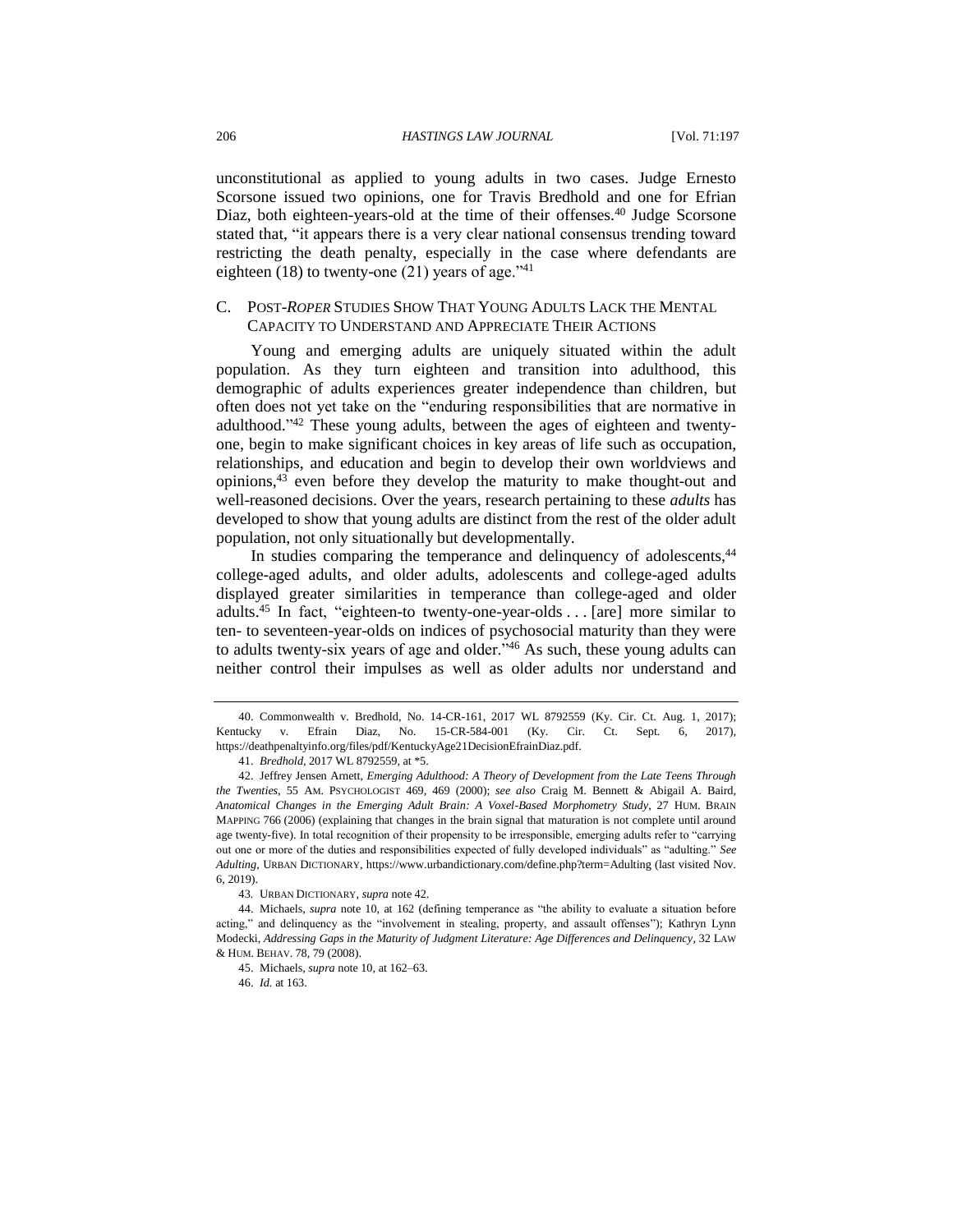evaluate future consequences "because gains in impulse control continue to occur during the early twenties (20s)."<sup>47</sup>

<span id="page-11-1"></span><span id="page-11-0"></span>Although significant changes in the brain begin at puberty, these changes are not complete by the age of eighteen. Neurological research has shown that when an adolescent turns eighteen, their prefrontal cortex, the part of the brain "that helps . . . to inhibit impulses and to plan and organize . . . behavior to reach a goal," has not yet fully developed.<sup>48</sup> Gray matter, brain cells credited with carrying out higher brain functions such as regulating behavioral control, does not reach full maturity until after the age of twenty.<sup>49</sup> White matter, attributed with facilitating communication within the brain through myelin and myelination, similarly develops into the twenties.<sup>50</sup> "Incomplete myelination is believed to make eighteen- to twenty-year-olds more vulnerable to peer pressure," <sup>51</sup> which influences young adults to respond in a manner that they normally would not, absent the pressure.<sup>52</sup>

<span id="page-11-3"></span><span id="page-11-2"></span>As neurological developments continue, young adults are also in the process of maturing behaviorally.<sup>53</sup> Research has shown that individuals between the ages of eighteen and twenty cannot fully anticipate future consequences, and they lack the ability to adequately understand rewards and consequences.<sup>54</sup> A psychological study found that young adults scored significantly lower than older adults on tests that measured their ability to evaluate situations before acting.<sup>55</sup> Even until the age of twenty-five, the

55. Michaels, *supra* not[e 10,](#page-4-0) at 162.

<sup>47.</sup> Kentucky v. Efrain Diaz, No. 15-CR-584-001, at \*6–\*7 (Ky. Cir. Ct. Sept. 6, 2017), https://deathpenaltyinfo.org/files/pdf/KentuckyAge21DecisionEfrainDiaz.pdf.

<sup>48</sup>*. Brain Maturity Extends Well Beyond Teen Years*, NPR (Oct. 10, 2011, 12:00 PM), https://www.npr.org/templates/story/story.php?storyId=141164708.

<sup>49.</sup> *See* Brief for the American Medical Ass'n & the American Academy of Child and Adolescent Psychiatry as Amici Curiae in Support of Neither Party at 18–21, Graham v. Florida, 560 U.S. 48 (2010) (Nos. 08-7412, 08-7621) [hereinafter Brief for the AMA]; Michaels, *supra* not[e 10,](#page-4-0) at 166.

<sup>50.</sup> Laurence Steinberg, *A Social Neuroscience Perspective on Adolescent Risk-Taking*, 28 DEV. REV. 78 (2008) (offering scientific background on brain maturation); *see also* Brief for the AMA, *supra* note [49,](#page-11-0) at 22; Michaels, *supra* not[e 10,](#page-4-0) at 166.

<sup>51.</sup> Michaels, *supra* not[e 10,](#page-4-0) at 166.

<sup>52.</sup> NPR, *supra* note [48.](#page-11-1)

<sup>53.</sup> Bennett & Baird, *supra* note [42,](#page-10-0) at 766.

<sup>54.</sup> Laurence Steinberg et al., *Age Differences in Future Orientation and Delay Discounting*, 80 CHILD DEV. 28, 35 (2009); *see also* Elizabeth Cauffman et al., *Age Differences in Affective Decision Making as Indexed by Performance on the Iowa Gambling Task*, 46 DEV. PSYCHOL. 193 (2010) (proposing that a significant difference between adults and adolescents rests in their evaluation of rewards and consequences when making decisions); Michaels, *supra* note [10,](#page-4-0) at 165; Laurence Steinberg & Elizabeth S. Scott, *Less Guilty by Reason of Adolescence: Developmental Immaturity, Diminished Responsibility, and the Juvenile Death Penalty*, 58 AM. PSYCHOLOGIST 1009, 1014 (2003) ("Although the identity crisis may occur in middle adolescence, the resolution of this crisis, with the coherent integration of the various retained elements of identity into a developed *self*, does not occur until late adolescence or early adulthood. Often this experimentation involves risky, illegal, or dangerous activities like alcohol use, drug use, unsafe sex, and antisocial behavior." (alteration in original) (citing Alan S. Waterman, *Identity Development from Adolescence to Adulthood: An Extension of Theory and a Review of Research*, 18 DEV. PSYCHOL. 341, 341 (1982))).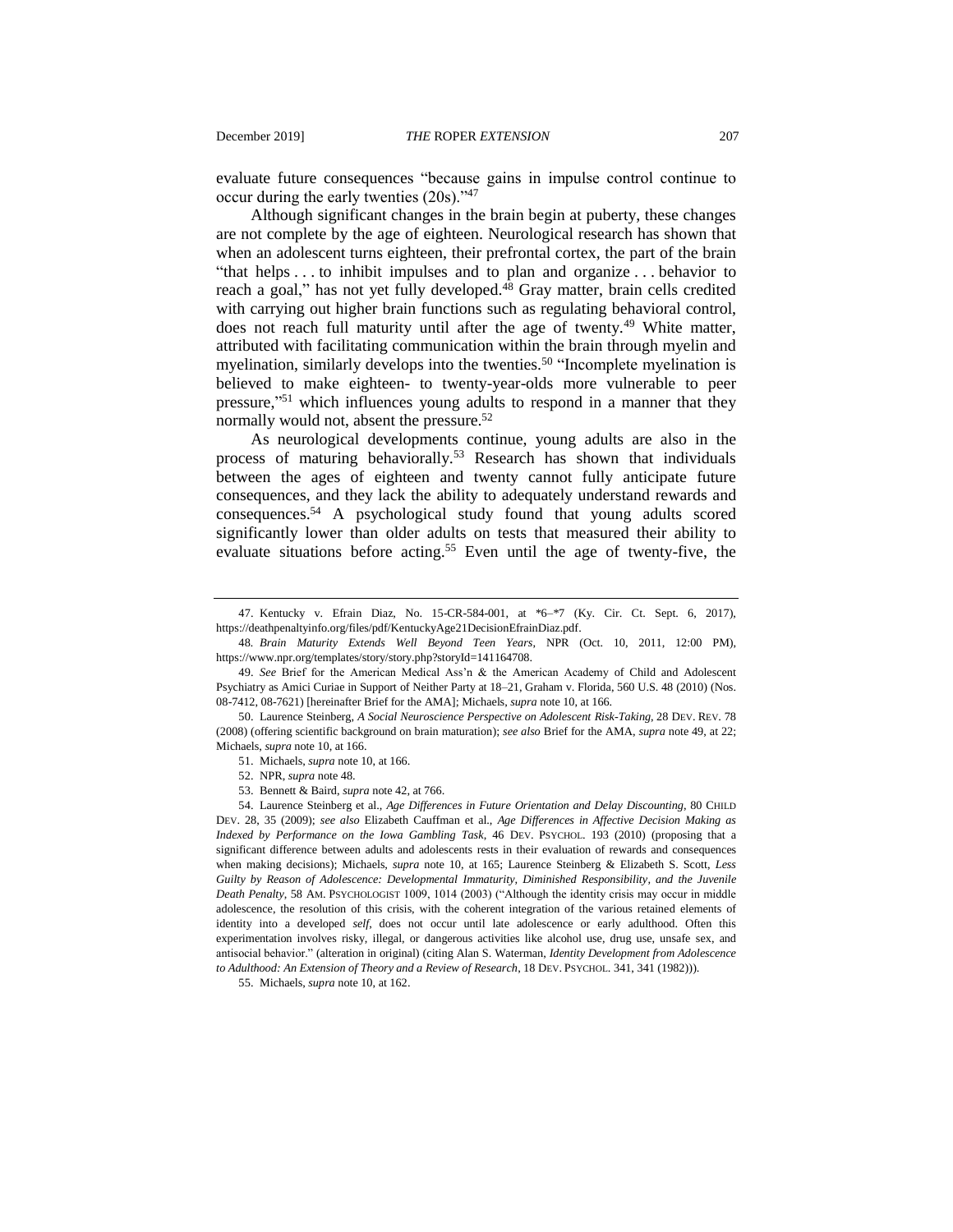human brain continues to mature and develop in areas such as judgment, reasoning, and impulse control.<sup>56</sup> This continuing development prevents young adults from fully controlling their behavior or understanding that violating the law is "morally wrong."<sup>57</sup> Consequently, young adults underestimate "the number, seriousness, and likelihood of risks involved in a given situation<sup>158</sup> and "are more likely to engage in 'sensation-seeking,' the pursuit of arousing, rewarding, exciting, or novel experiences."<sup>59</sup>

Other studies have also shown that emotional abilities, such as the ability to exercise self-control, to adequately "consider the risks and rewards of alternative courses of action, and to resist coercive pressure from others," form after memory and logical reasoning have already developed in the brain.<sup>60</sup> "Thus, one may be intellectually mature but also socially and emotionally immature."<sup>61</sup> This juxtaposition of intellectual and emotional development becomes more pronounced when young adults make decisions in "situations that are emotionally arousing." $62$  As a result, risky decision-making occurs more frequently, and peer pressure has a greater effect on young adults as compared to the rest of the adult population.<sup>63</sup> In light of these significant developments occurring both internally and within a social context, "[t]o cast eighteen- to twenty-year-old offenders in the group most deserving of capital punishment is to turn a blind eye to the realities of their behavioral, psychological, and neurological predispositions."<sup>64</sup>

Because young adults are limited by their own neurological developments that are outside of their control, they should not be considered culpable enough to deserve the death penalty. In fact, the brain continues to develop even after an adult reaches the age of twenty-one. These developments continue after the age of twenty-one significantly impacting how adults within this age range interact with others and respond to different environments. The prefrontal cortex, the part of the brain responsible for impulse control, is not fully

61*. Id*. (citing Laurence Steinberg et al., *Are Adolescents Less Mature Than Adults? Minors' Access to Abortion, the Juvenile Death Penalty, and the Alleged APA "Flip-Flop,"* 64 AM. PSYCHOLOGIST 583 (2009)).

62. *Id*. (citing Alexandra O. Cohen et al., *When Is an Adolescent an Adult? Assessing Cognitive Control in Emotional and Nonemotional Contexts*, 4 PSYCHOL. SCI. 549 (2016)); Steinberg et al., *supra* not[e 54;](#page-11-2)

63*. Id*. (citing Dustin Albert et al., *The Teenage Brain: Peer Influences on Adolescent Decision Making*, 22 CURRENT DIRECTIONS IN PSYCHOL. SCI. 114 (2013)); Barbara R. Braams et al., *Longitudinal Changes in Adolescent Risk-Taking: A Comprehensive Study of Neural Responses to Rewards, Pubertal Development, and Risk-Taking Behavior*, 35 J. NEUROSCI. 7226 (2015); Elizabeth P. Shulman & Elizabeth Cauffman, *Deciding in the Dark: Age Differences in Intuitive Risk Judgment*, 50 DEVELOPMENTAL PSYCHOL. 167 (2014)).

64. Michaels, *supra* not[e 10,](#page-4-0) at 167.

<sup>56.</sup> Caulum, *supra* not[e 8,](#page-3-0) at 731.

<sup>57</sup>*. Id.* at 732.

<sup>58.</sup> Kentucky v. Efrain Diaz, No. 15-CR-584-001, at \*6 (Ky. Cir. Ct. Sept. 6, 2017), https://deathpenaltyinfo.org/files/pdf/KentuckyAge21DecisionEfrainDiaz.pdf.

<sup>59</sup>*. Id.* (citing Cauffman et al., *supra* note [54;](#page-11-2) Laurence Steinberg et al., *Around the World, Adolescence Is a Time of Heightened Sensation Seeking and Immature Self-Regulation*, 21 DEVELOPMENTAL SCI. e12532 (2018)).

<sup>60.</sup> *Diaz*, No. 15-CR-584-001, at \*7.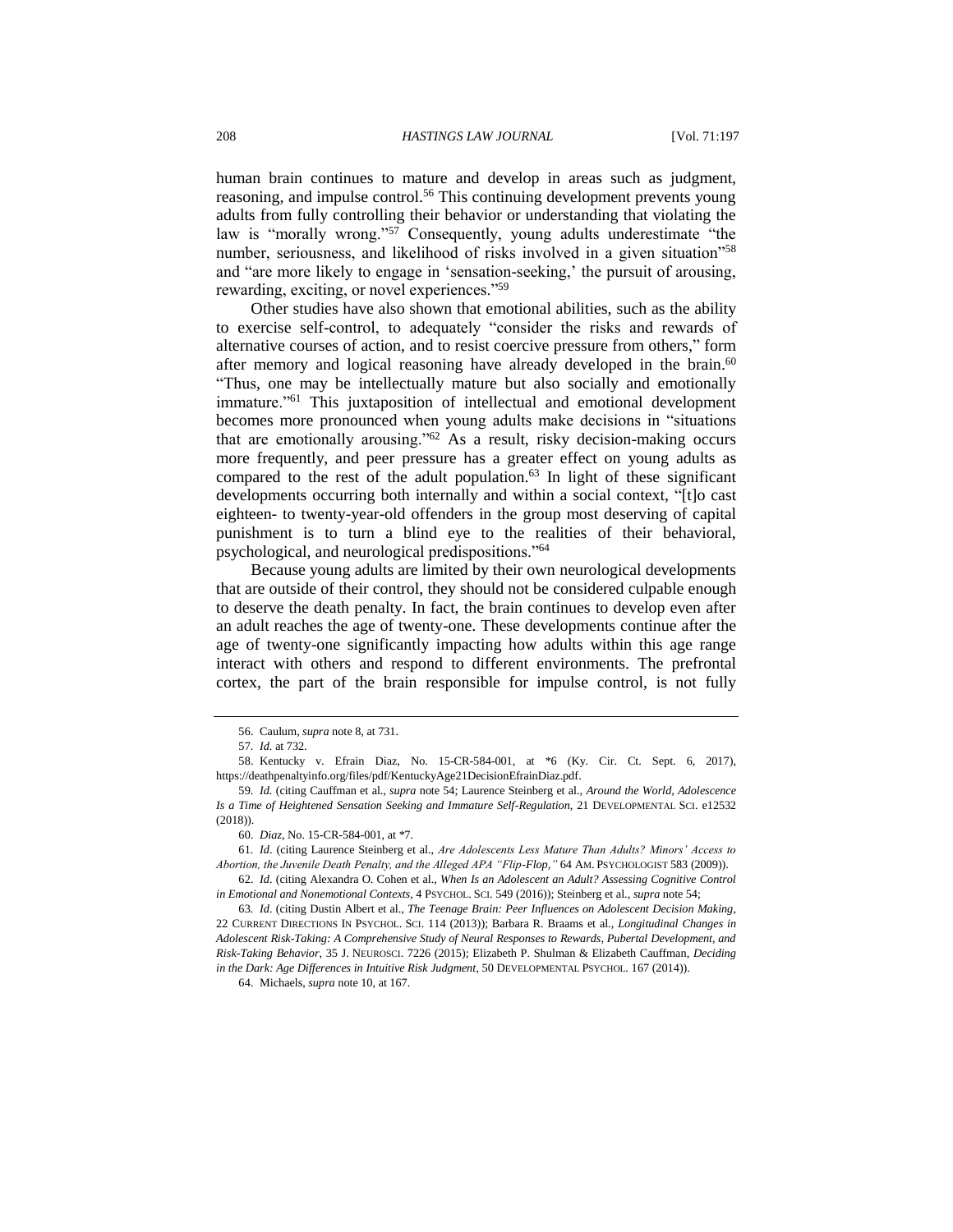<span id="page-13-0"></span>developed until age twenty-five, meaning that older adults, those twenty-five and over, are better able to control impulses, plan, and organize behaviors.<sup>65</sup> During adolescence, a period that some researchers define as ranging from tento twenty-four years old, "neurocircuitry strengthens and allows for multitasking, enhanced ability to solve problems, and the capability to process complex information."<sup>66</sup> Studies have shown that gray matter "'seems to have completed its most dramatic structural change' by age 25," and white matter continues to form after the age of twenty-five but at a slower rate.<sup>67</sup> The late development of the limbic system and prefrontal cortex can also explain why adolescents, or young adults, rely more on emotions and feelings when making decisions and why they act more impulsively than adults with fully developed brains.<sup>68</sup> Because brain development continues until around the age of twentyfive (and possibly after), $69$  credible arguments can be made that the death penalty should not be applied to adults under the age of twenty-five.

However, even though brain development continues into the midtwenties, the changes occurring in the brains of these adults "appear[] to be one of fine-tuning."<sup>70</sup> The developments, although significant, are "facilitated by the more extensive connectivity within and across brain areas."<sup>71</sup> In a study about risk-taking, Laurence Steinberg found that higher risk-taking rates existed among eighteen to twenty-one-year-olds even though as a whole, adolescents and young adults engage in risky behavior more often than adults over the age of twenty-five.<sup>72</sup>

Another study addressing crime and age revealed that by the early twenties, half of active criminal offenders cease to engage in criminal activity, whereas "by age 28, almost 85% of former delinquents desist from offending."<sup>73</sup> The study revealed that the most significant decrease in criminal activity occurred in the early twenties.<sup>74</sup> Researchers, such as Sandra Aamodt, have agreed that young adults can exhibit maturity at different ages, so setting the legal age at twenty-five may not always be appropriate.<sup>75</sup> Aamodt suggested flexibility in the legal system to address the unique positions that

<sup>65</sup>*.* NPR, *supra* note [48.](#page-11-1)

<sup>66.</sup> Mariam Arain et al., *Maturation of the Adolescent Brain*, 9 NEUROPSYCHIATRIC DISEASE & TREATMENT 449, 452 (2013).

<sup>67.</sup> Robin Marantz Henig, *What Is it About 20-Somethings?*, N.Y. TIMES MAG. (Aug. 18, 2010), https://www.nytimes.com/2010/08/22/magazine/22Adulthood-t.html?pagewanted=all.

<sup>68.</sup> Arain et al., *supra* note [66,](#page-13-0) at 453.

<sup>69.</sup> *Id.* at 451.

<sup>70.</sup> Steinberg, *supra* note [50,](#page-11-3) at 95.

<sup>71</sup>*. Id.*

<sup>72</sup>*. Id.* at 79.

<sup>73.</sup> Terrie E. Moffitt, *Adolescence-Limited and Life-Course-Persistent Antisocial Behavior: A Developmental Taxonomy*, 100 PSYCHOL. REV. 674, 675 (1993).

<sup>74</sup>*. Id.*

<sup>75.</sup> NPR, *supra* note [48.](#page-11-1)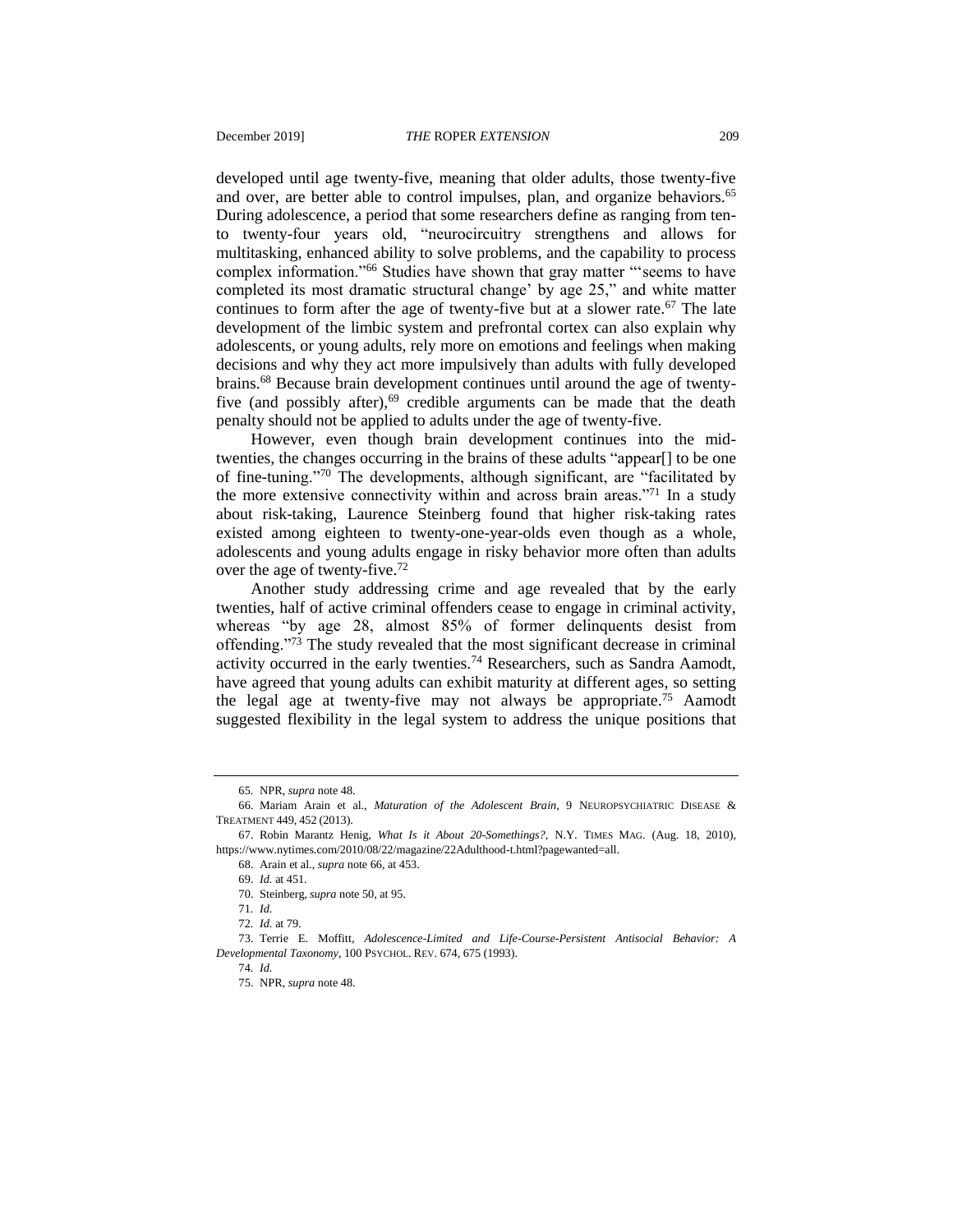young adults face as a result of their developing brains.<sup>76</sup> Even though brain maturation is occurring in a young adult who is twenty-five, that twenty-fiveyear-old has more culpability for his or her actions than a younger adult who is under the age of twenty-one. Because the brain is still changing until the age of twenty-five, legislatures, courts, or voters should, at a minimum, raise the age eligibility of the death penalty to twenty-one which would more accurately reflect culpability. Such a change is supported by California legislation.

#### II. CALIFORNIA'S LAWS REFLECT LEGISLATIVE INTENT TO PROTECT YOUNG ADULTS

The California Legislature has chosen to treat young adults with special care and attention through various laws, regulations, and programs that are not just limited to one context but rather span many different sectors of the legal field including the criminal justice system, the family law sector, and consumer protection laws. Taken together, these legislative acts demonstrate an intent to protect young adults from the world they are forced to enter when they turn eighteen. By affording young adults special protections, the legislature's actions imply that young adults should not be considered among the most culpable and as a result, should not be eligible for the death penalty. As shown below, each legislative act uniquely seeks to insulate and assist young adults as they transition into adulthood.

#### A. CONSUMER PROTECTION LAWS

<span id="page-14-0"></span>Recently, the legislature enacted two historic regulations concerning people under the age of twenty-one. In 2016, California became the second state to raise the minimum age at which an adult could legally purchase cigarettes from eighteen to twenty-one,<sup>77</sup> and in 2017, the legislature created the Medicinal and Adult-Use Cannabis Regulation and Safety Act (MAUCRSA) after California citizens passed Proposition 64, the Adult Use of Marijuana Act in 2016.<sup>78</sup> Both Proposition 64 and MAUCRSA limit the recreational use of cannabis to those over the age of twenty-one.<sup>79</sup> In both instances, the legislature was concerned with the harmful health consequences

<span id="page-14-1"></span><sup>76.</sup> *Id.*

<sup>77.</sup> Lisa Aliferis, *California Raises Age of Tobacco Purchase to 21 and Tightens Vaping Rules*, NPR (May 5, 2016, 10:58 AM), https://www.npr.org/sections/health-shots/2016/05/05/476872674/california-raisesage-of-tobacco-purchase-to-21-and-tightens-vaping-rules. Hawaii was the first state to raise the legal age requirement to twenty-one and, as of Nov. 6, 2019, thirteen other states have followed suit. *States and Localities that Have Raised the Minimum Legal Sale Age for Tobacco Products to 21*, CAMPAIGN FOR TOBACCO-FREE KIDS,

https://www.tobaccofreekids.org/assets/content/what\_we\_do/state\_local\_issues/sales\_21/states\_localities\_ML SA\_21.pdf (last visited Nov. 6, 2019).

<sup>78</sup>*. Cannabis Legislation*, CAL. CANNABIS PORTAL, https://cannabis.ca.gov/cannabis-legislation (last visited Nov. 6, 2019).

<sup>79</sup>*. Id.*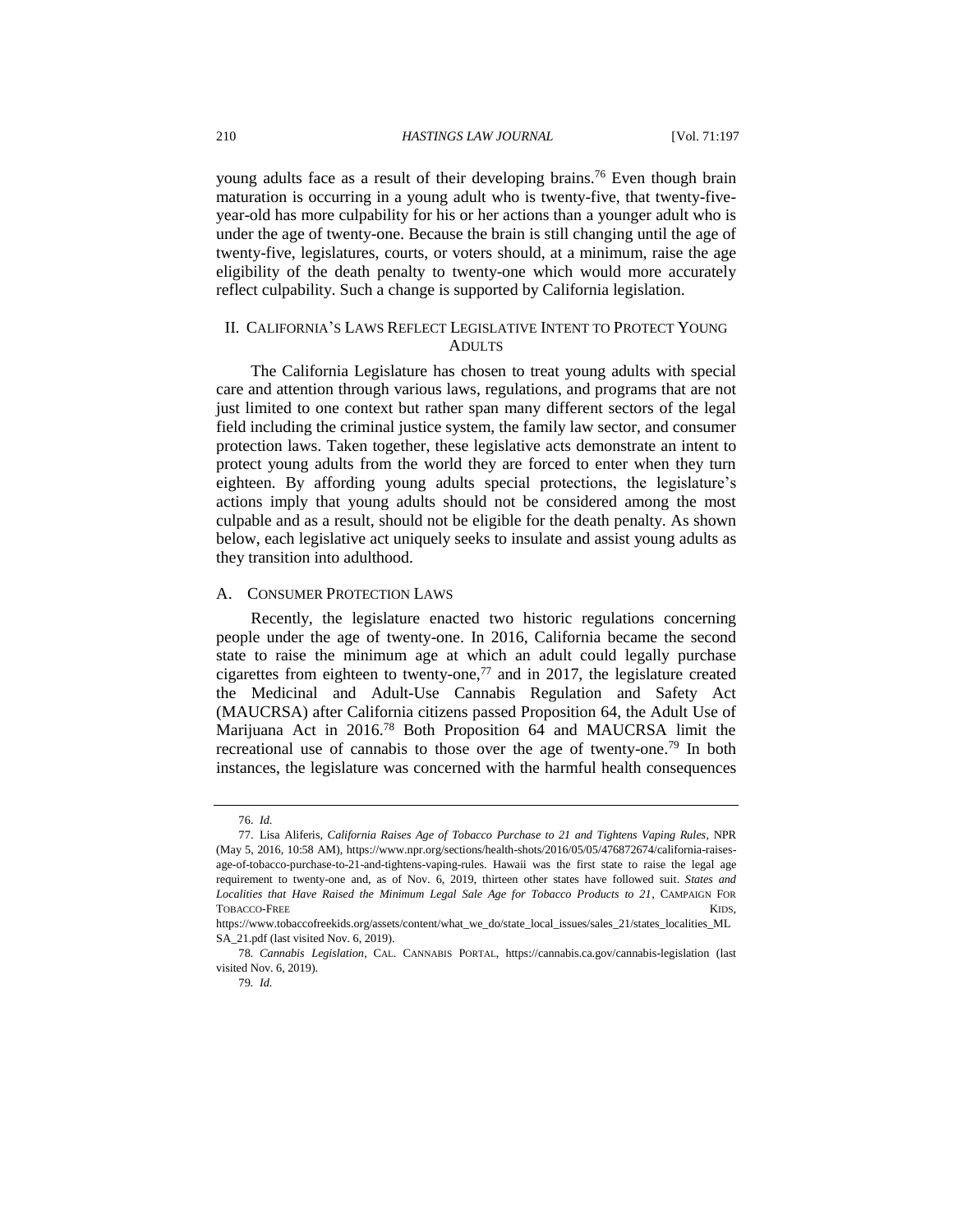of cigarette and marijuana use, as well as young adults' susceptibility to addiction and peer pressure with respect to the use of these products.<sup>80</sup>

#### *1. Tobacco Laws*

On May 4, 2016, Governor Edmund G. Brown, Jr. approved California Senate Bill 7, which amended the Stop Tobacco Access to Kids Enforcement (STAKE) Act, effectively raising the legal smoking age from eighteen to twenty-one. $81$  In creating and pursuing this bill, the legislature was motivated by health concerns and successfully amended the Business and Professions Code section 22951 to reflect this motivation.<sup>82</sup> Section 22951 now reads: "The Legislature finds and declares that reducing and eventually eliminating the illegal purchase and consumption of tobacco products by any person under 21 years of age is critical to ensure the long-term health of our state's citizens."<sup>83</sup> After Governor Brown signed the bill, Senator Ed Hernandez, the lead author of the bill, stated, "What this means for California is now we can know that our youth are less likely to be addicted to this horrible drug of tobacco . . . [and] we're going to reduce health care costs and save lives."<sup>84</sup> The legislature's decision to raise the minimum age was noteworthy because it indicated a concern for the addictive qualities of cigarettes and the impacts that this specific activity can have on a young adult's health. This decision was significant because it was made in the face of forty-eight other states that allowed young adults, upon turning eighteen and reaching legal adulthood, to make such decisions impacting their health and future. 85

To that point, the American Lung Association supported the bill, saying that "delaying the age when youth first use tobacco can reduce their likelihood of transitioning to regular tobacco users."<sup>86</sup> The author of the bill estimated that ninety percent of people who use tobacco begin using it before the age of

<sup>80.</sup> *Tobacco Products: Minimum Legal Age: Hearings Before Sen. Comm. on Pub. Health and Developmental Servs.*, 2015–2016 Leg., 2 (Cal. 2016) [hereinafter *Tobacco Products: Minimum Legal Age Hearings*] (statement of Sen. Ed Hernandez, Chairman, Sen. Comm. on Pub. Health and Developmental Servs.) ("Research shows that nicotine exposure has a dynamic impact on developing brains in smaller doses and leads to increased vulnerability to addiction, impulsivity, and mood disorders."); *see also* ASSEMB. FLOOR ANALYSIS, S.B. 7, 2015–2016 Leg., 2 (Cal. 2016) ("[A]dolescent brains are more vulnerable to nicotine addiction . . . . [T]he evidence and need are clear on the legal age for tobacco and now is time for us to make this change.")

<sup>81</sup>*. See* S.B. 7, 2015–2016 Leg. (Cal. 2016); Assemb. B. 64, 2017–2018 Gen. Assemb. (Cal. 2017). Proposition 64, which the legislature expanded on, was based on a desire to prevent adolescents from purchasing marijuana and, in doing so, included young adults with adolescents in this prohibition. *See id.* § 3.

<sup>82</sup>*.* CAL. BUS. & PROF. CODE § 22951 (West 2019).

<sup>83</sup>*. Id.*; *see also* CAL. BUS. & PROF. CODE §§ 17537.3, 22952, 22956, 22958, 22963 (West 2019); CAL. PENAL CODE § 308 (West 2019) (referring to twenty-one as an age requirement); Cal. Assemb. B. 64.

<sup>84.</sup> Aliferis, *supra*, note [77](#page-14-0) (alteration in original).

<sup>85.</sup> *See States and Localities that Have Raised the Minimum Legal Sale Age*, *supra* note [77](#page-14-0) (following California and Hawaii's lead, sixteen other states have since raised the minimum age to twenty-one).

<sup>86.</sup> ASSEMB. FLOOR ANALYSIS 5, S.B. 7, 2015–2016 Leg., 2 (Cal. 2016).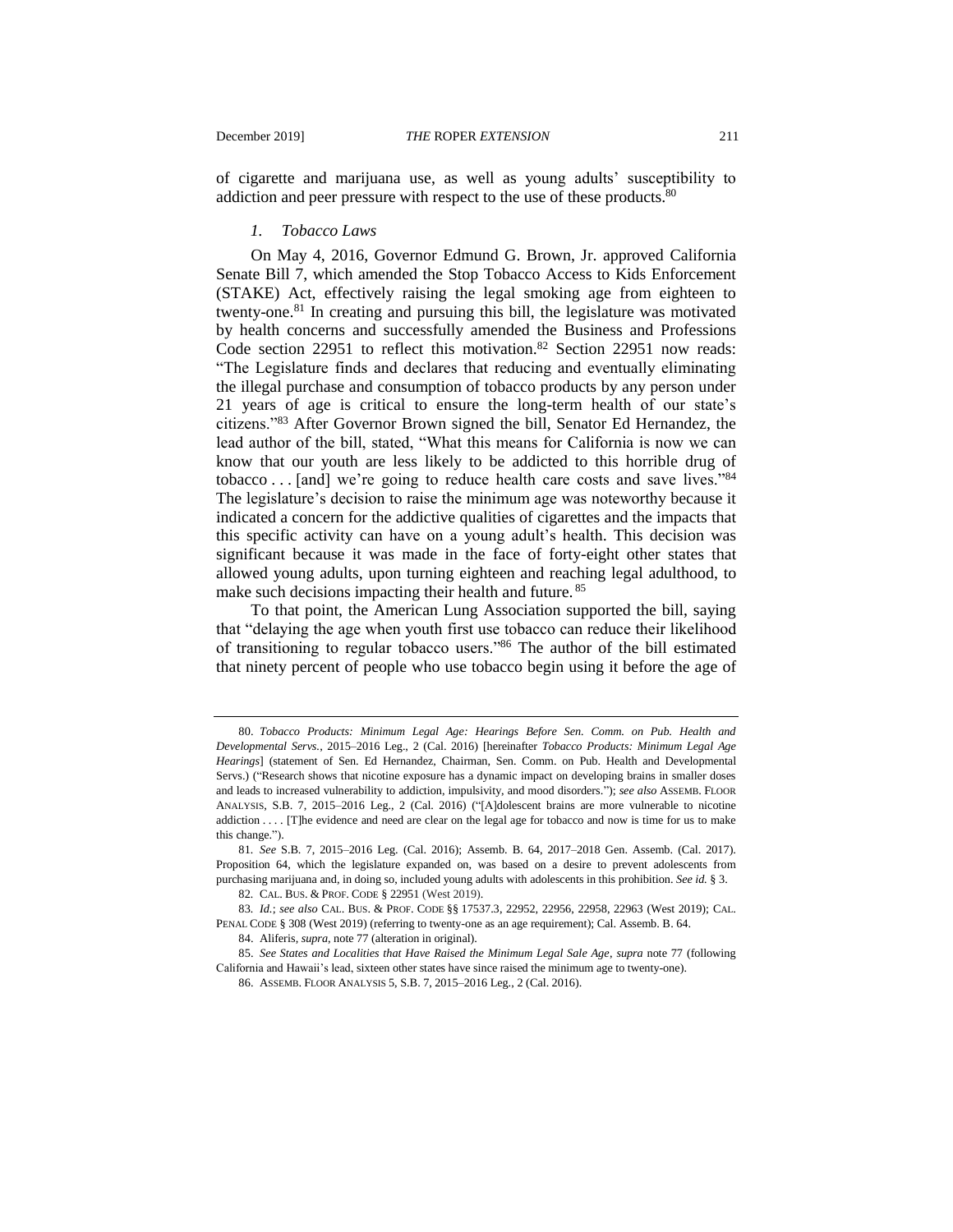twenty-one, and "80% of lifetime users start before the age of 18."<sup>87</sup> Because nicotine is an addictive and psychoactive substance, it directly influences emotional and cognitive processes in the brain and can cause cell damage and cell loss.<sup>88</sup> Nicotine also affects "reward pathways and circuits involved in learning, memory, and mood," which is "likely to contribute to increased addiction and long-term behavioral problems in adolescents."<sup>89</sup> With this research in mind, the legislature's decision to raise the age at which a young adult can purchase and smoke cigarettes indicates that scientific research has a significant impact on how the legislature makes decisions in regard to young adults and their susceptibility to outside influences.

Because young adults are more susceptible to peer pressure and their brains continue to develop beyond the age of twenty-one, the legislature's decision to prohibit these adults from smoking and purchasing cigarettes shows that the legislature does not fully trust a young adult's decision-making capabilities. Senator Ed Hernandez stated, "We can no longer afford to sit on the sidelines while big tobacco markets to our kids and gets another generation of young people hooked on a product that will ultimately kill them."<sup>90</sup> Senator Hernandez's rationale in raising the minimum age reflects studies revealing the susceptibility of young adults to peer pressure.<sup>91</sup> Studies have revealed that young adults are influenced by the smoking behaviors of those around them.<sup>92</sup> These findings support the notion that the brain of a young adult is still in a season of transition, and thus, age must be considered when determining whether a young adult should be held responsible for their choices and decisions that can have significant impacts on their futures. The legislature's progressive decision to take away a young adult's ability to purchase cigarettes shows a significant shift in how people under the age of twenty-one are protected and distinguished from the rest of the adult population.

#### *2. Marijuana Laws*

Similarly, in 2017, the legislature passed California Senate Bill 94 (SB 94), creating MAUCRSA, which legalized the recreational use of cannabis for

<sup>87</sup>*. Tobacco Products: Minimum Legal Age Hearing*, at 2 (statement of Sen. Ed Hernandez, Chairman, Sen. Comm. on Pub. Health and Developmental Servs.)

<sup>88.</sup> *Nicotine and the Developing Brain*, UTAH DEP'T OF HEALTH (May 2018), https://tobaccofreeutah.org/wp-content/uploads/youth-nicotine-and-brain-2017.pdf.

<sup>89</sup>*. Id.*

<sup>90.</sup> Alexei Koseff, *Bill Would Raise California Smoking Age to 21*, SACRAMENTO BEE (Jan. 30, 2015, 11:57 PM), https://www.sacbee.com/news/politics-government/capitol-alert/article8587841.html.

<sup>91</sup>*. Tobacco Products: Minimum Legal Age Hearing*, at 2 (statement of Sen. Ed Hernandez, Chairman, Sen. Comm. on Pub. Health and Developmental Servs.).

<sup>92.</sup> U.S. DEP'T OF HEALTH AND HUMAN SERVS., PREVENTING TOBACCO USE AMONG YOUTH AND YOUNG ADULTS: A REPORT OF THE SURGEON GENERAL 10 (2012) (defining young adults as between the ages of eighteen to twenty-five).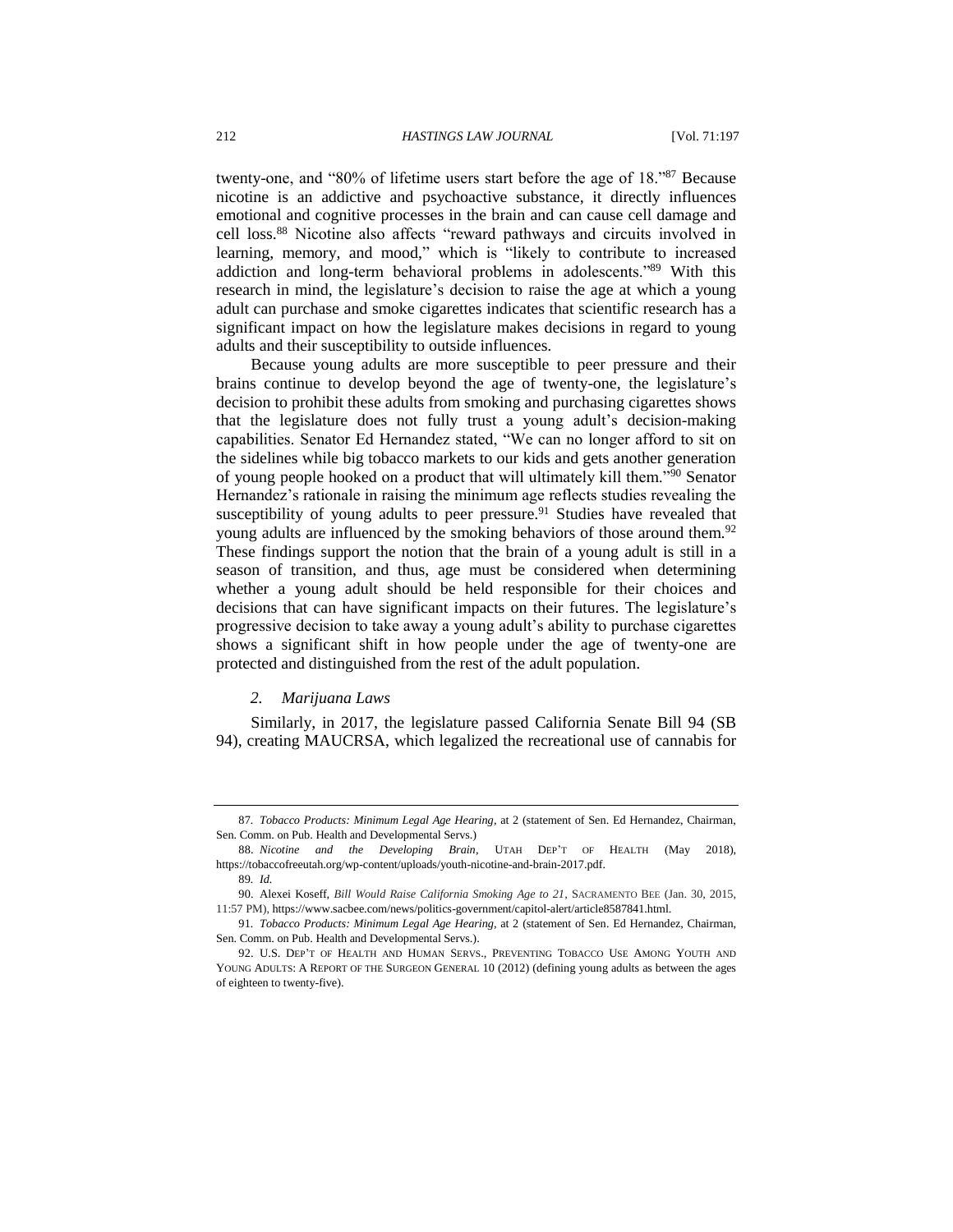<span id="page-17-0"></span>those twenty-one and over.<sup>93</sup> Following the enactment of SB 94, the California Department of Public Health (CDPH) launched an education and health information campaign titled "Let's Talk Cannabis," providing information about how cannabis can affect youth and young adults.<sup>94</sup> The CDPH's campaign explained that smoking cannabis can harm the lungs and that young adults face higher risks of poisoning if they ingest edibles too quickly.<sup>95</sup> The CDPH also emphasized that cannabis can affect one's brain, which in turn can impact one's educational and professional goals.<sup>96</sup> All these reasons supported the legislature's decision to prohibit young adults, between the ages of eighteen and twenty, from using cannabis recreationally. It appears that a primary concern of the CDPH was to ensure the health and safety of California's youth as they gain more responsibility as adults. Again, although these young adults have reached the age of majority, the legislature still exercises special and significant control over this subsection of the adult population to ensure their maximum development and health.

#### B. FAMILY LAWS

In 2012, the California Fostering Connections to Success Act was enacted.<sup>97</sup> This bill allowed certain "non-minor dependents" youth between the ages of eighteen and twenty-one, to continue to receive various forms of support and aid by "extending payment benefits and transitional support services for the Adoption Assistance Program (AAP) and the Kinship Guardianship Assistance Payment (Kin-GAP) Program."<sup>98</sup> In implementing

<span id="page-17-1"></span><sup>93</sup>*. Cannabis Legislation*, *supra* note [78;](#page-14-1) *see also* CAL. BUS. & PROF. CODE §§ 26000–26001, 26030, 26120, 26140, 26151–26152, 26155 (West 2019) (referencing the age requirement of twenty-one); CAL. CIV. CODE § 1550.5 (West 2019) (referencing the age requirement of twenty-one); CAL. REV. & TAX. CODE § 34017 (West 2019) (referencing the age requirement of twenty-one); CAL. HEALTH & SAFETY CODE §§ 11357–11359, 11362.1, 11362.3, 11362.45 (West 2019) (referencing the age requirement of twentyone); CAL. VEH. CODE § 2429.7 (West 2019) (requiring a task force to determine policy recommendations about regulating impaired driving due to cannabis).

<sup>94.</sup> *Youth and Cannabis: What You Should Know*, CAL. DEP'T PUB. HEALTH, https://www.cdph.ca.gov/Programs/DO/letstalkcannabis/Pages/youth.aspx (last updated Nov. 17, 2017).

<sup>95</sup>*. Id.*; *see also Cannabis Information for Health Care Providers*, CAL. DEP'T PUB. HEALTH, https://www.cdph.ca.gov/Programs/DO/letstalkcannabis/CDPH%20Document%20Library/October%202017% 20Update/CDPH-Providers.pdf (last updated Oct. 17, 2017) (explaining the effects of cannabis on health and goals).

<sup>96</sup>*. Cannabis Information for Health Care Providers*, *supra* note [95.](#page-17-0)

<sup>97.</sup> Assemb. B. 12, 2009–2010 Gen. Assemb. (Cal. 2010).

<sup>98.</sup> *After 18 Program*, CAL. DEP'T SOC. SERVS., http://www.childsworld.ca.gov/res/pdf/ AB12FactSheet.pdf (last updated Nov. 14, 2016); *see also California Fostering Connections to Success Act: Assembly Bill 12 Primer* 10, ALL. FOR CHILDREN'S RIGHTS ET AL. https://kids-alliance.org/wpcontent/uploads/2013/01/AB12-Primer-Jan-2014.pdf (last updated Jan. 1, 2014); Letter from Gregory E. Rose, Deputy Dir., Child. And Fam. Servs. Division, Cal. Dep't Soc. Servs. (Mar. 1, 2012), http://www.cdss.ca.gov/lettersnotices/entres/getinfo/acl/2011/11-86.pdf. Transitional Independent Living Case Plans "(1) to develop permanent connections with caring and committed adults (2) to develop independent living skills and have opportunities for incremental responsibility and (3) to live in the least restrictive placement," and other programs and benefits are offered to these young adults. *Id*.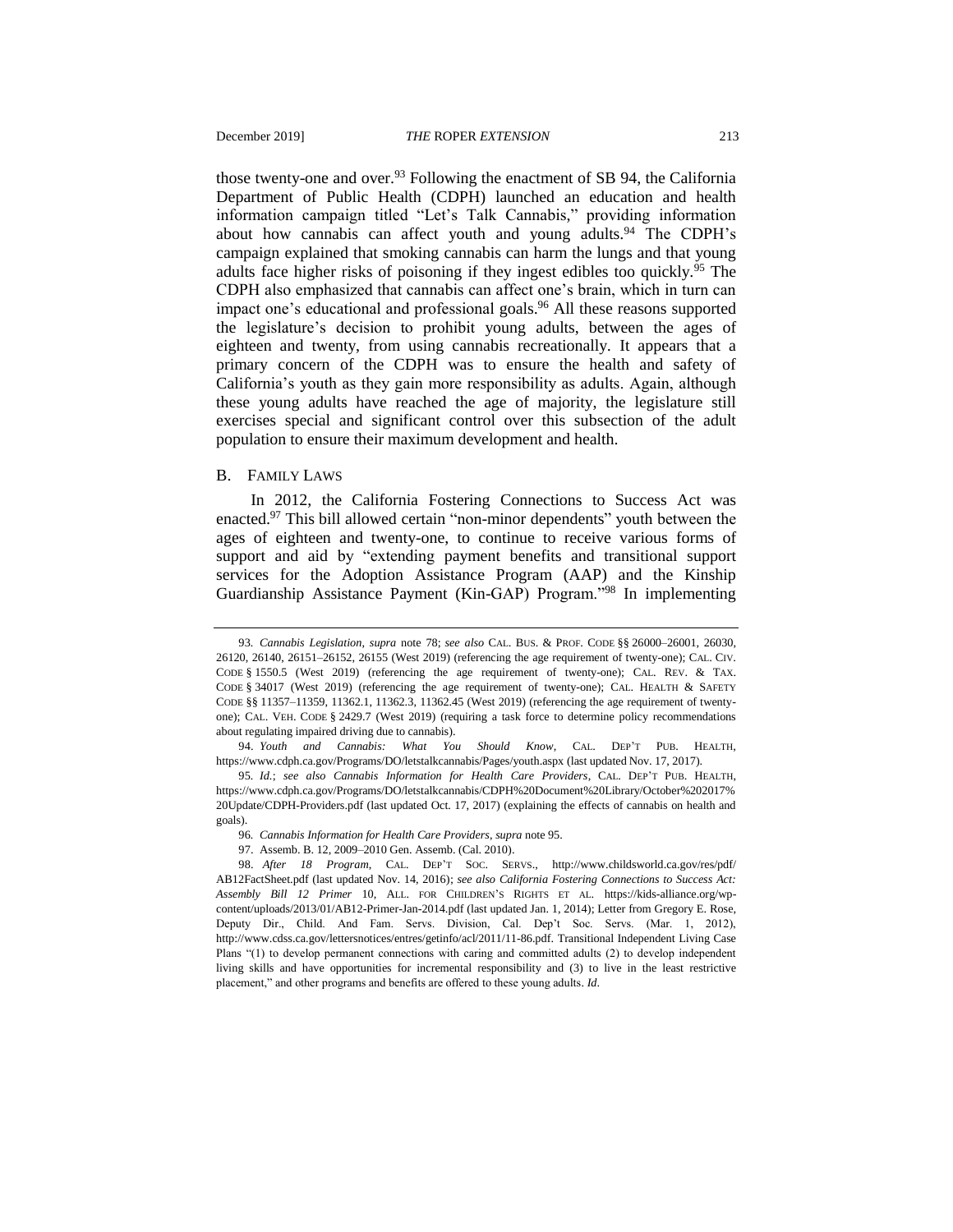the program, one goal was to allow these young adults to maintain a safety net of support in a supervised living environment as they began to gain independence.<sup>99</sup> The legislature wanted to ensure that non-minor dependents were given the opportunity to "make decisions regarding his or her housing, education, employment, and leisure activities, while ensuring the availability of ongoing support and assistance when difficulties are encountered."<sup>100</sup> By extending benefits to these young adults, the legislature acknowledged that non-minor dependents, specifically those in the foster care system, require additional support as they transition into adulthood.

Although these services are only available to foster youth who meet certain ongoing requirements, the rationale behind the extension of benefits and assistance is significant. In Wellness and Institutions Code section 11403.1, the legislature wrote:

[F]ormer foster youth are a vulnerable population at risk of homelessness, unemployment, welfare dependency, incarceration, and other adverse outcomes if they exit the foster care system unprepared to become selfsufficient. Unlike many young individuals 18 years of age who can depend on family for ongoing support while they complete postsecondary education or develop career opportunities, emancipating foster youth have their primary source of support, AFDC-Foster Care payments, terminated at 18 years of age and are then dependent on their own resources for selfsupport. Some foster youth are not able to complete high school or other education or training programs due to ongoing trauma from the parental abuse or neglect and gaps in their educational attainment stemming from the original removal and subsequent changes in placement.<sup>101</sup>

Thus, the legislature's rationale acknowledges that young adults generally receive and should receive support from others as they transition into adulthood. Whether or not a youth is in the foster care system, young adults depend on older, wiser, more settled adults to help them navigate the added responsibilities that come with adulthood. However, specifically regarding foster youth, the legislature explained that participating in and completing an educational or training program is a necessary, minimal skill for a foster youth to "be competitive in today's economy."<sup>102</sup> Here, the legislature ensured more support and resources for this marginalized group of adults even after reaching the age of majority. Entering into adulthood comes with added difficulties, and young adults, regardless of upbringing—however, more acutely felt by those with traumatic childhoods—need additional help to thrive in society and succeed. On a basic level, young adults simply lack the maturity of older adults

<sup>99</sup>*. California Fostering Connections to Success Act*, *supra* note [98.](#page-17-1)

<sup>100.</sup> *A.B. 12 / 212: California Fostering Connections to Success Act*, CAL. COURTS: THE JUD. BRANCH OF CAL., http://www.courts.ca.gov/7988.htm (last visited Nov. 6, 2019); *Extended Foster Care Rules and Forms*, CAL. COURTS: THE JUD. BRANCH OF CAL., http://www.courts.ca.gov/documents/ Extended Foster Care Rules and Forms.pdf (last visited Nov. 6, 2019).

<sup>101.</sup> CAL. WELF. & INST. CODE § 11403.1(a)(1) (West 2019).

<sup>102</sup>*. Id.* § 11403.1(a)(2).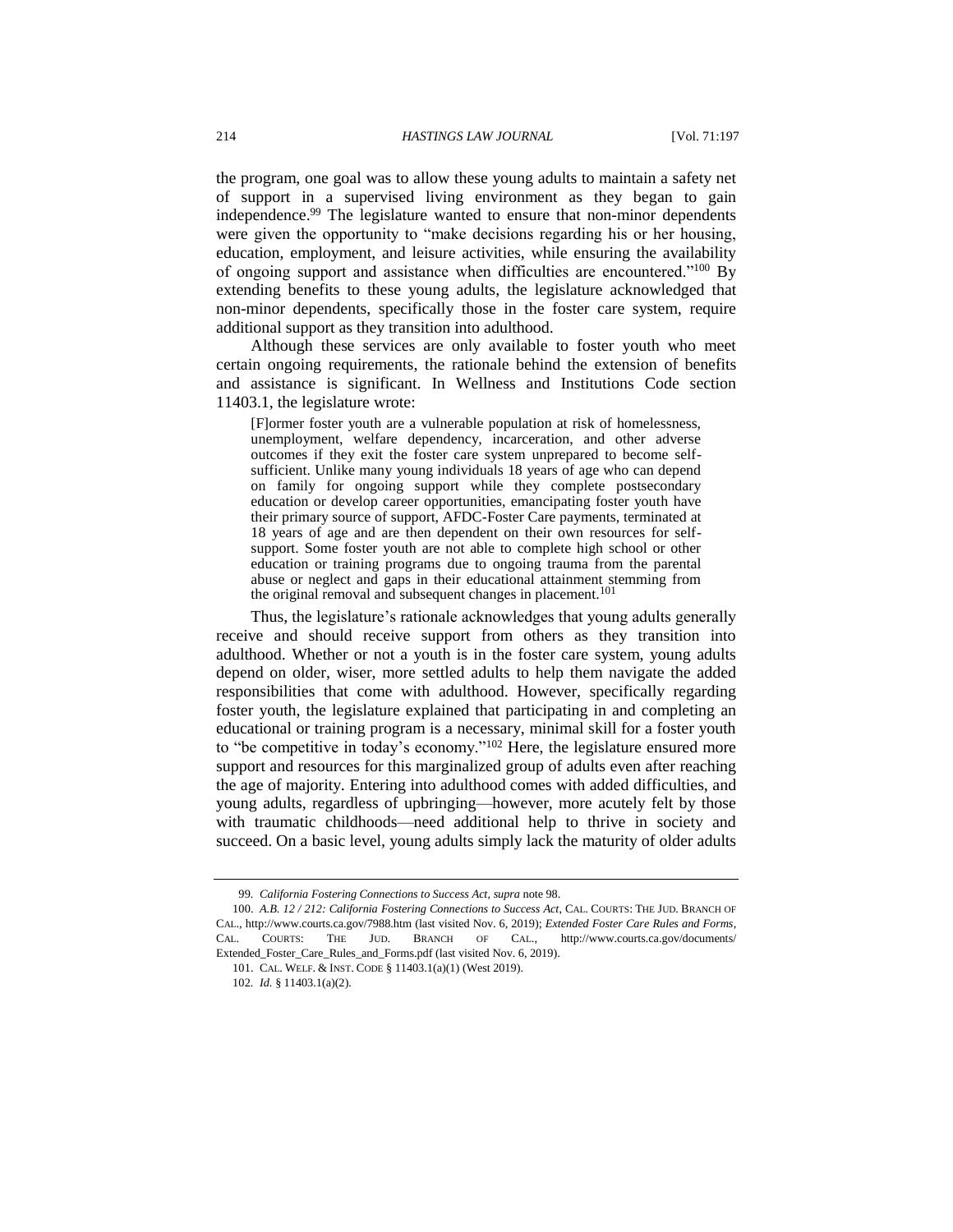the criminal justice system.

who have already successfully entered into society.<sup>103</sup> With the legislature acknowledging the difficulty of transitioning into adulthood, they should also recognize that young adults should not be treated the same as older adults in

#### C. SPECIAL ACCOMMODATIONS IN THE CRIMINAL JUSTICE SYSTEM

In 2016, the legislature acknowledged yet again how young adults are in a different season developmentally and transitionally than older adults.<sup>104</sup> This time the legislature sought to provide additional support within the criminal justice system for young adults who committed certain crimes. California Senate Bill 1004 (SB 1004) created a five-county pilot program that would run until 2020 and allow "transitional adult youth" (youth between ages eighteen to twenty) to serve time in a juvenile detention facility, rather than adult county jail, if they entered a plea.<sup>105</sup> Originally, this program was approved for five counties: Alameda, Butte, Napa, Nevada, and Santa Clara counties, but in 2018, Governor Brown signed SB 1106, which extended the duration of the program until 2022 and expanded it to include Ventura County.<sup>106</sup> SB 1004 and 1106 allow young adults, who are in transitional and pivotal life stages, not only legally but developmentally, to receive services in a juvenile detention facility that they would be otherwise unable to access in adult prison. Although these provisions only apply to non-violent, non-serious offenses, it is a significant step in acknowledging the unique impact that the criminal justice system has on young adults. The author of the SB 1004 explained:

While legally they are adults, young offenders age 18–21 are still undergoing significant brain development and it's becoming clear that this age group may be better served by the juvenile justice system with corresponding age appropriate intensive services. Research shows that people do not develop adult-quality decision-making skills until their early 20s. This can be referred to as the "maturity gap." Because of this, young adults are more likely to engage in risk seeking behavior.<sup>107</sup>

<sup>103</sup>*. See* Roper v. Simmons, 543 U.S. 551, 570 (2005) ("Their own vulnerability and comparative lack of control over their immediate surroundings mean juveniles have a greater claim than adults to be forgiven for failing to escape negative influences in their whole environment.").

<sup>104.</sup> S.B. 1004, 2015–2016 Leg. (Cal. 2016); *see also* CAL. PENAL CODE § 1000.7 (West 2019). CAL. PENAL CODE § 1000.7 is repealed as of Jan. 1, 2020 by its own provisions. CAL. PENAL CODE § 1000.7.

<sup>105</sup>*.* CAL. PENAL CODE § 1000.7.

<sup>106.</sup> S.B. 1106, 2017–2018 Leg. (Cal. 2018). The bill analysis of SB 1106 stated that Ventura County was added to "provide valuable information," and the sunset date was extended to ensure that the program would "operate for a length of time that delivers the most comprehensive and evidence based evaluation." ASSEMB. FLOOR ANALYSIS, S.B. 1106, 2017–2018 Leg., 4 (Cal. 2018).

<sup>107.</sup> ASSEMB. FLOOR ANALYSIS, S.B. 1104, 2015–2016 Leg., 4 (Cal. 2016).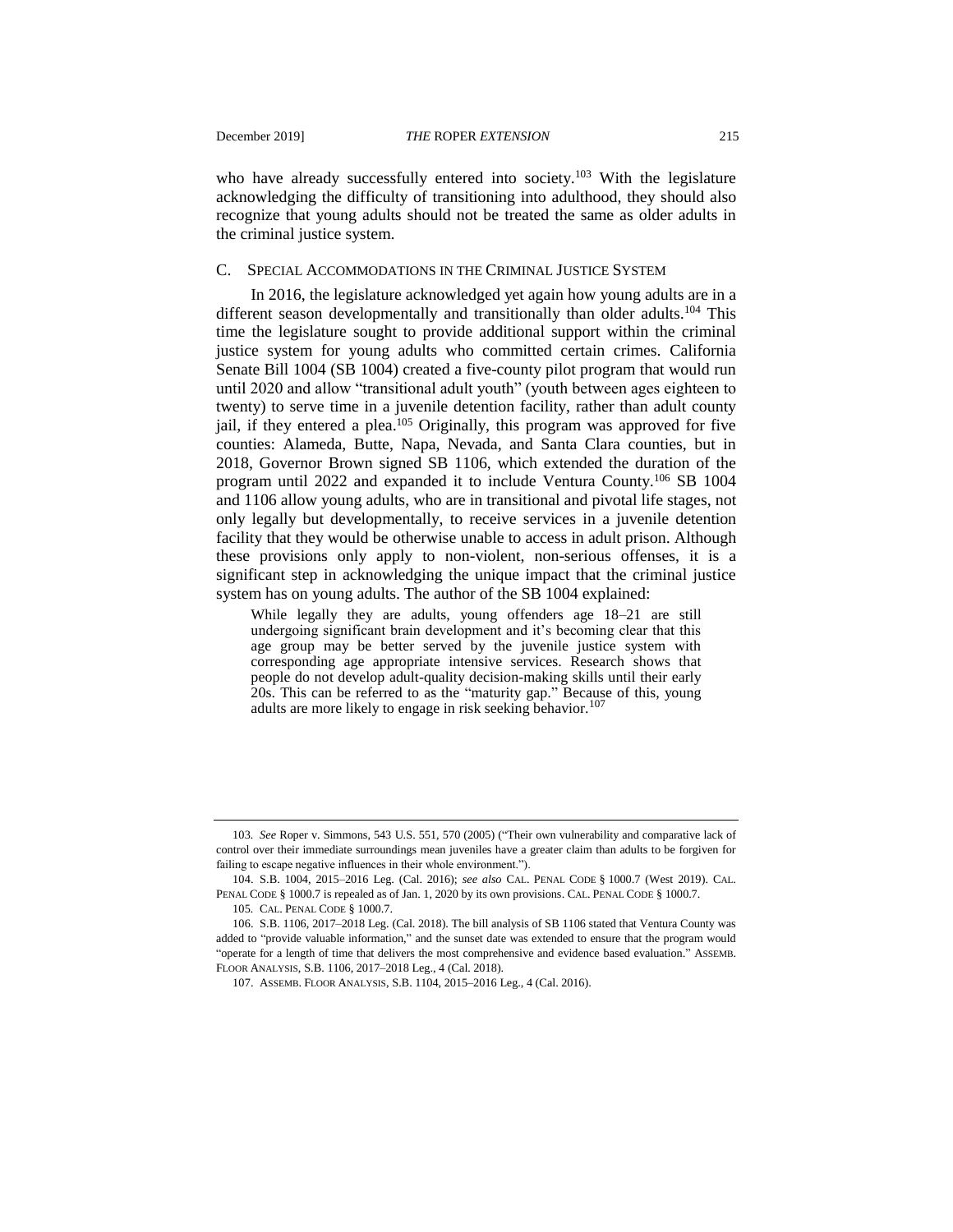Specifically, in passing SB 1004, the legislature considered the recent scientific research pertaining to the development of adolescents' brains.<sup>108</sup> In the bill analysis, the legislature acknowledged that young adults are not similarly situated with the rest of the adult population, especially when placed into the criminal justice system and that eighteen to twenty-year-olds "may be better served in the juvenile justice system with age appropriate intensive services."<sup>109</sup>According to the Chief Probation Officers of California:

In order to address the criminogenic and behavioral needs of adolescents, it is important that developmental age appropriate services are provided. Juvenile detention facilities have such services available for adolescents including, but not limited to, cognitive behavioral therapy, mental health treatment, vocational training, and education among other programming intended to specifically address the needs of the emerging adolescent brain.<sup>11</sup>

This rationale mirrors that of the *Roper* Court, which found that juveniles were more susceptible to making "immature and irresponsible" decisions and such susceptibility means they have a "greater claim . . . to be forgiven."<sup>111</sup>

Although the Transitional Age Youth Pilot Program is still being piloted, its implementation signifies an important step ensuring that young adults are given adequate assistance within the criminal justice system. Young adults are still in a pivotal time of development despite having reached the age of majority. The program not only validates the developmental shortcomings of these adults but gives them additional support and programing that older adults in the criminal justice system do not always receive.

#### D. PROPOSED PROVISIONAL LICENSING FOR SAFER DRIVING

<span id="page-20-0"></span>In September of 2017, California Assembly Bill 63 (AB 63), a bill aimed at protecting young drivers, was vetoed by Governor Brown after being approved by both the Assembly and Senate.<sup>112</sup> Had it been signed, the law would have taken effect January 1, 2020, extending the provisional license program from the age of eighteen to twenty-one. The bill proposed that, if someone received their license between the ages of sixteen and twenty-one, that new driver would have a twelve-month provisional license with which

<sup>108.</sup> S.B. 1004 § 2 (quoting the Chief Probation Officers of California who stated that "[r]ecent research on the adolescent brain development has found that brain development continues well after an individual reaches 18 years of age.").

<sup>109.</sup> ASSEMB. FLOOR ANALYSIS, S.B. 1104, 2015–2016 Leg., 4 (Cal. 2016).

<sup>110.</sup> *Governor Brown Signs Transitional Age Youth Pilot Program Legislation Relying on Mounting Brain Research of Treatment Options for Youthful Offenders Age 18–21*, CHIEF PROB. OFFICERS OF CAL., https://www.cpoc.org/post/governor-brown-signs-transitional-age-youth-pilot-program-legislation-relyingmounting-brain (last visited Nov. 6, 2019).

<sup>111</sup>*.* Roper v. Simmons, 543 U.S. 551, 570 (2005).

<sup>112.</sup> Assemb. B. 63, 2017–2019 Gen. Assemb. (Cal. 2017); Alexei Koseff, *Jerry Brown Vetoes New Restrictions for Rookie Drivers Under 21*, SACRAMENTO BEE (last updated Oct. 7, 2017, 4:54 PM), https://www.sacbee.com/news/politics-government/capitol-alert/article177653871.html.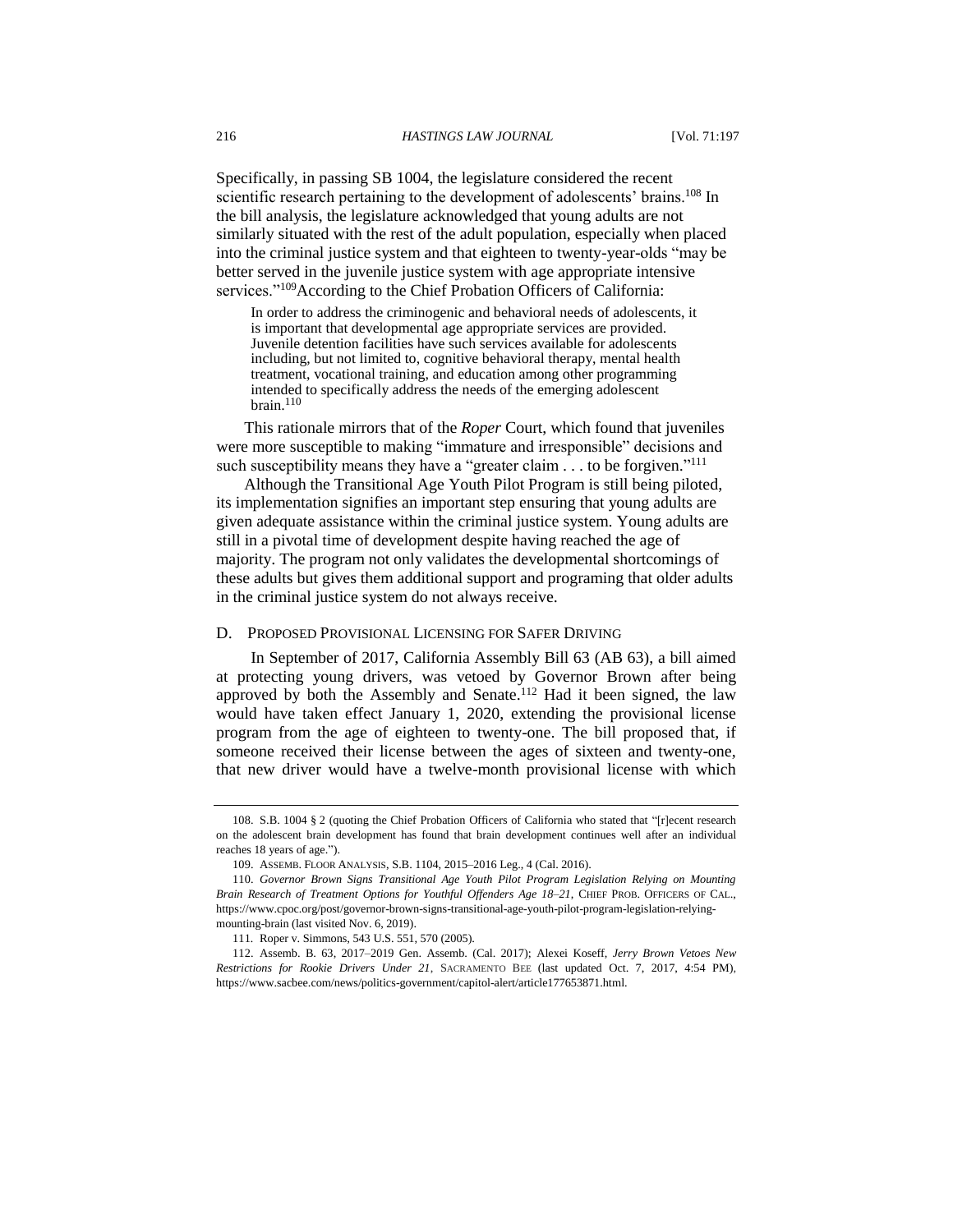they could not drive between 11:00 p.m. and 5:00 a.m. and would be required to "keep in his or her possession a copy of his or her class schedule or work schedule as documentation to satisfy the exceptions for a school or schoolauthorized activity and employment necessity."<sup>113</sup>

In passing the bill, the legislature was influenced by the State Department of Public Health's EpiCenter, as well as by data from the National Center for Injury Prevention and Control of the federal Centers for Disease Control and Prevention.<sup>114</sup> According to these organizations, "unintentional injuries are the leading cause of death and hospitalizations for California's children and youth between 1 and 19 years of age."<sup>115</sup> The reports indicated that vehicle crashes involving youth, ages nineteen and under, cost \$110 million in medical expenses and \$387 million in medical and wage loss costs combined.<sup>116</sup> According to the California Department of Motor Vehicles, at least thirty-five percent of teenagers in California get their driver's license when they are eighteen or nineteen years old.<sup>117</sup> Furthermore, legislative history quoted California's 2015–19 Strategic Highway Safety Plan (SHSP) Implementation Plan, which stated, "'Young drivers have less driving experience, may be less likely to identify hazardous conditions and react to them, and are disproportionately involved in risky driving behaviors that directly result in more crashes than experienced drivers."<sup>118</sup> These sources reaffirm that young adults are a distinct subsection of the adult population and necessitate added protection and oversight for their own safety and the safety of others.

Despite the Legislature's passage of the bill, Governor Brown vetoed AB 63. He explained:

While I understand the author's intent of needing to address factors that contribute to the unnecessary collisions and deaths of young Californians on our highways, the provisions of this bill create a burden on a segment of adult Californians that are no longer seen as a minor in the eyes of the law.<sup>119</sup>

Governor Brown's rationale in vetoing the bill reemphasizes what the law already acknowledges: eighteen to twenty-year-olds are autonomous adults. His opposition to the proposed legislation stemmed, in part, from a concern that it would "burden" young adults by limiting freedoms currently afforded to their age group. In the context of the death penalty, raising age eligibility for the death penalty would not burden young adults but would protect them from

119. Koseff, *supra* note [112.](#page-20-0)

<sup>113.</sup> Cal. Assemb. B. 63.

<sup>114</sup>*. See id.* § 1.

<sup>115</sup>*. Id.*

<sup>116</sup>*. Id.*

<sup>117</sup>*. Id.*

<sup>118.</sup> *Driver's Licenses: Instructional Permits and Provisional Licenses: Hearings Before Assemb. Comm. on Transp.*, 2017–2018 Gen. Assemb. 3 (Cal. 2017) (statement of Jim Fraazier, Chair, Comm. on Transp.) (internal quotation marks omitted).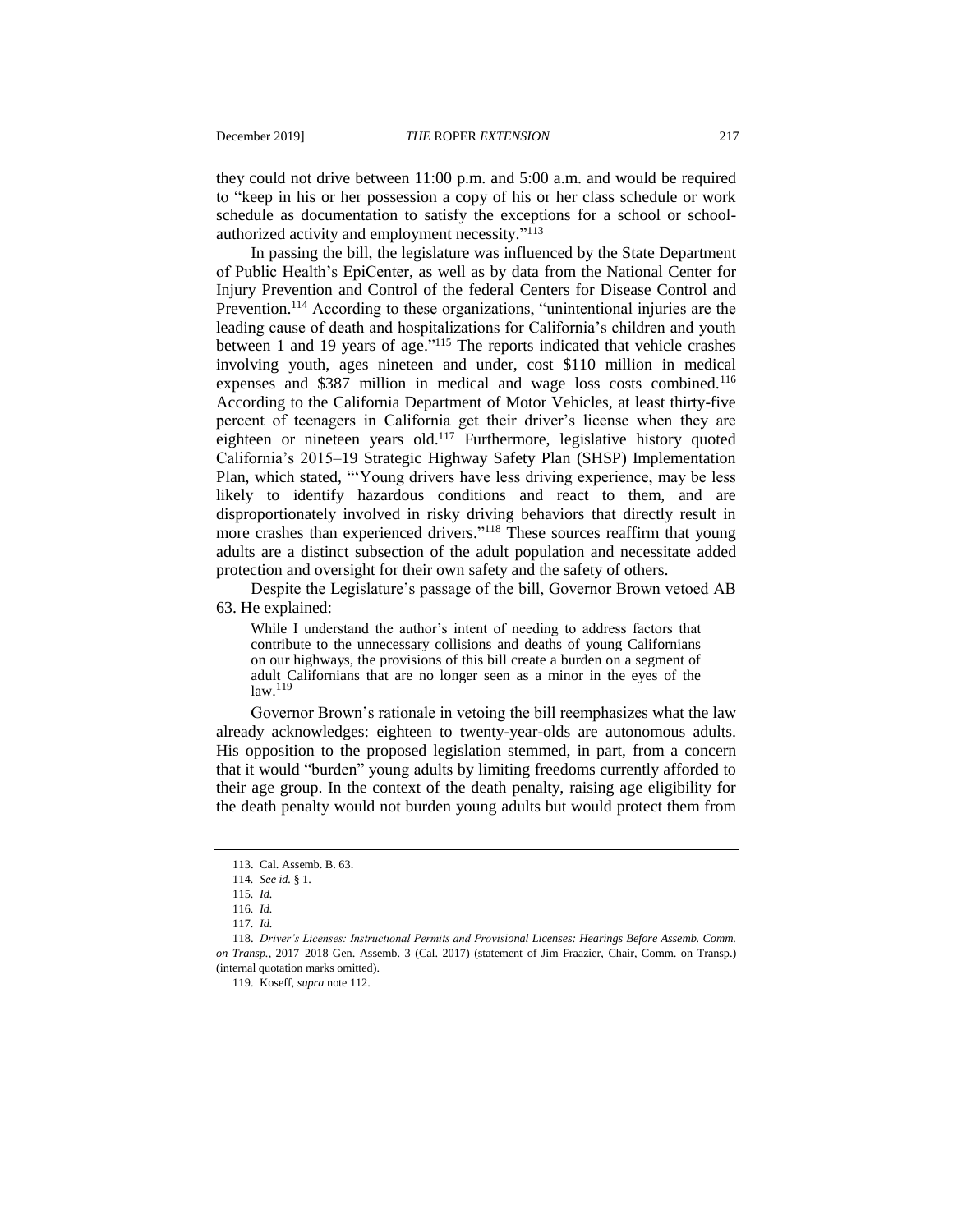a punishment that may be too harsh given their limitations and diminished culpability. Such a sentence should be reserved for the most culpable offenders, not simply those who are "no longer seen as a minor in the eyes of the law."<sup>120</sup> In vetoing AB 63, Governor Brown indicated that focusing on better driver education and training would help address safety concerns; however, his rationale fails to address scientific research demonstrating that young adults lack adequate impulse control and have increased risk-taking habits.<sup>121</sup> Although further education and programing for young adults to help ensure they are productive and positive members of society is important, young adults are limited by the developments occurring within them as they age. In the context of the death penalty, young adults sentenced to death are given no opportunity to move beyond their convictions or to see if their decision-making processes evolve as their brains mature. Rather, the death sentence seals their fate and inhibits these young offenders from receiving any form of rehabilitation as their brains mature.

Although AB 63 will not go into effect, the legislature's rationale behind the bill continues to show a trend of acknowledging that young adults do not possess the maturity and restraint that the rest of the adult population possesses and thus, are not among the most culpable offenders worthy of the most severe form of punishment. $122$ 

#### E. LEGISLATIVE EFFORTS TO FOSTER CIVIC ENGAGEMENT BEFORE ADULTHOOD

Although eighteen is the recognized age of adulthood, the legislature has sought to engage and encourage adolescents to be civically engaged before they are legally able to vote. In September of 2014, Governor Brown approved California Senate Bill 113 (SB 113), which lowered the age at which one could pre-register to vote from seventeen years old to sixteen years old.<sup>123</sup> In support of the bill, Senator Hannah-Beth Jackson, the author, argued that "the earlier people are introduced to voting, the more likely they are to become life-long participants in democracy." $124$  This bill came after the 2012 presidential election, in which only sixty-two percent of Californians between the ages of eighteen and twenty-four were registered to vote.<sup>125</sup> Senator Jackson noted that these young adults were registering at a lower rate than other age groups and were not voting at rates reflective of the size of their age group.<sup>126</sup> Although

<sup>120.</sup> *Id.*; *accord* Roper v. Simmons, 543 U.S. 551 (2005) (describing culpability as one of the main determinants of death eligibility).

<sup>121.</sup> NPR, *supra* not[e 48.](#page-11-1)

<sup>122</sup>*. See generally Roper*, 543 U.S. 551 (holding that the death penalty should be reserved for the most culpable offenders)*.*

<sup>123.</sup> S.B. 113, 2013–2014 Leg. (Cal. 2014).

<sup>124.</sup> S. FLOOR ANALYSIS, S.B. 113, 5.

<sup>125</sup>*. Id.*

<sup>126</sup>*. Id.*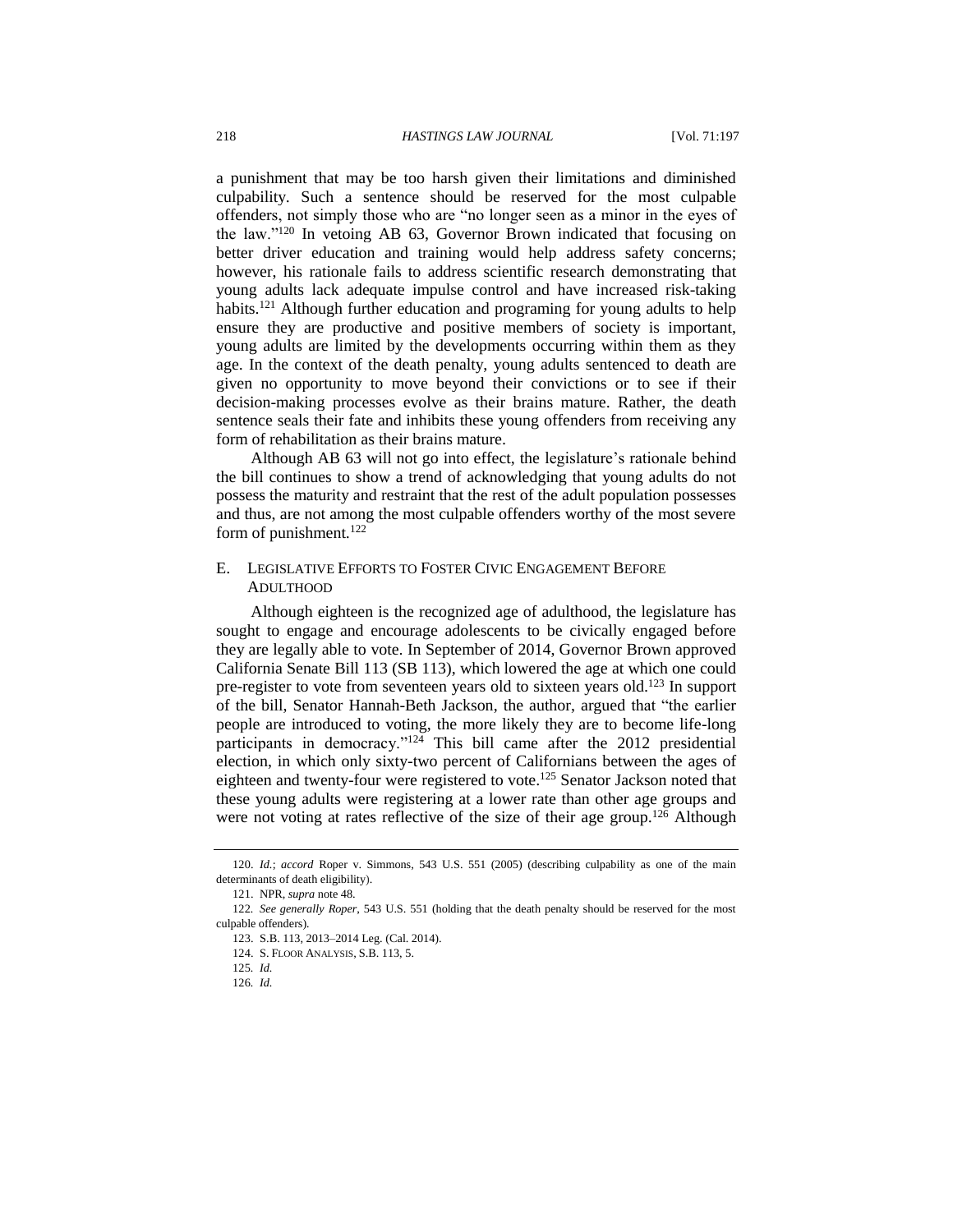this bill allows youth to pre-register to vote in hopes of larger voter turnouts at future elections, the voting age remains set at eighteen despite attempts to lower it.

In September of 2017, the legislature rejected an effort to lower the voting age in California. Earlier that year, Assemblyman Evan Low and Assemblywoman Lorena Gonzalez Fletcher introduced Assembly Constitutional Amendment 10 (ACA 10), which sought to amend the California Constitution and lower the legal voting age to seventeen years old.<sup>127</sup> The comments behind the Amendment indicated that lowering the voting age would help young people build a habit of voting and that "many 18 year-olds are in a time of intense transition, but at 17, young people can cast their crucial first votes at a time when they are still connected to their school, home, and community."<sup>128</sup> When taken to the Assembly, the Amendment failed, but together, ACA 10 and SB 113 signal an effort to entrust youth with greater responsibility and a desire to foster productive habits while youth are under the supervision of adults. The legislature seems inclined to help youth be more engaged by the time they reach the age of majority, but ultimately is resistant to letting juveniles actually cast a vote.

Voting is a crucial aspect of our democracy. Young adults are entrusted with this significant responsibility, that at face value, counters arguments in support of raising death penalty eligibility. Having the right to vote implies that young adults are capable to make significant decisions that will impact their future; however, such assumptions do not necessarily contradict research supporting raising the age eligibility for the death penalty. The judgment necessary to make *unhurried* decisions, in which one can consult with others, has developed by the time one turns sixteen.<sup>129</sup> This type of judgment is called "cold cognition."<sup>130</sup> Contrary to the type of judgment used in situations "characteri[z]ed by heightened emotions, time pressure, or the potential for social coercion" (hot cognition), cold cognition is not likely mature until adults reach the age of twenty-one.<sup>131</sup> Even though the legislature has bestowed the right to vote upon young adults, such a responsibility does not contradict how a young adult remains less culpable than an older adult when facing a sentence in the criminal justice system. The legislature's own efforts to shelter young adults in the criminal justice system, the family law sector, and through consumer protection laws indicate their acknowledgment that young adults

<sup>127.</sup> ASSEMB. CONST. AMEND. 10, 2017–2018 Leg. (Cal. 2017).

<sup>128.</sup> *Elections: Voter Qualifications: Hearings Before Assemb. Comm. on Elections & Redistricting*, 2017–2018 Leg. 2 (Cal. 2017) (statement of Nichole Becker, Principal Consultant) (quoting Generation Citizen—VOTE16USA, an organization in support of the amendment).

<sup>129.</sup> Laurence Steinberg, *Let Science Decide the Voting Age*, NEW SCIENTIST (Oct. 8, 2014), https://www.newscientist.com/article/mg22429900-200-let-science-decide-the-voting-age.

<sup>130</sup>*. Id.*

<sup>131</sup>*. Id.*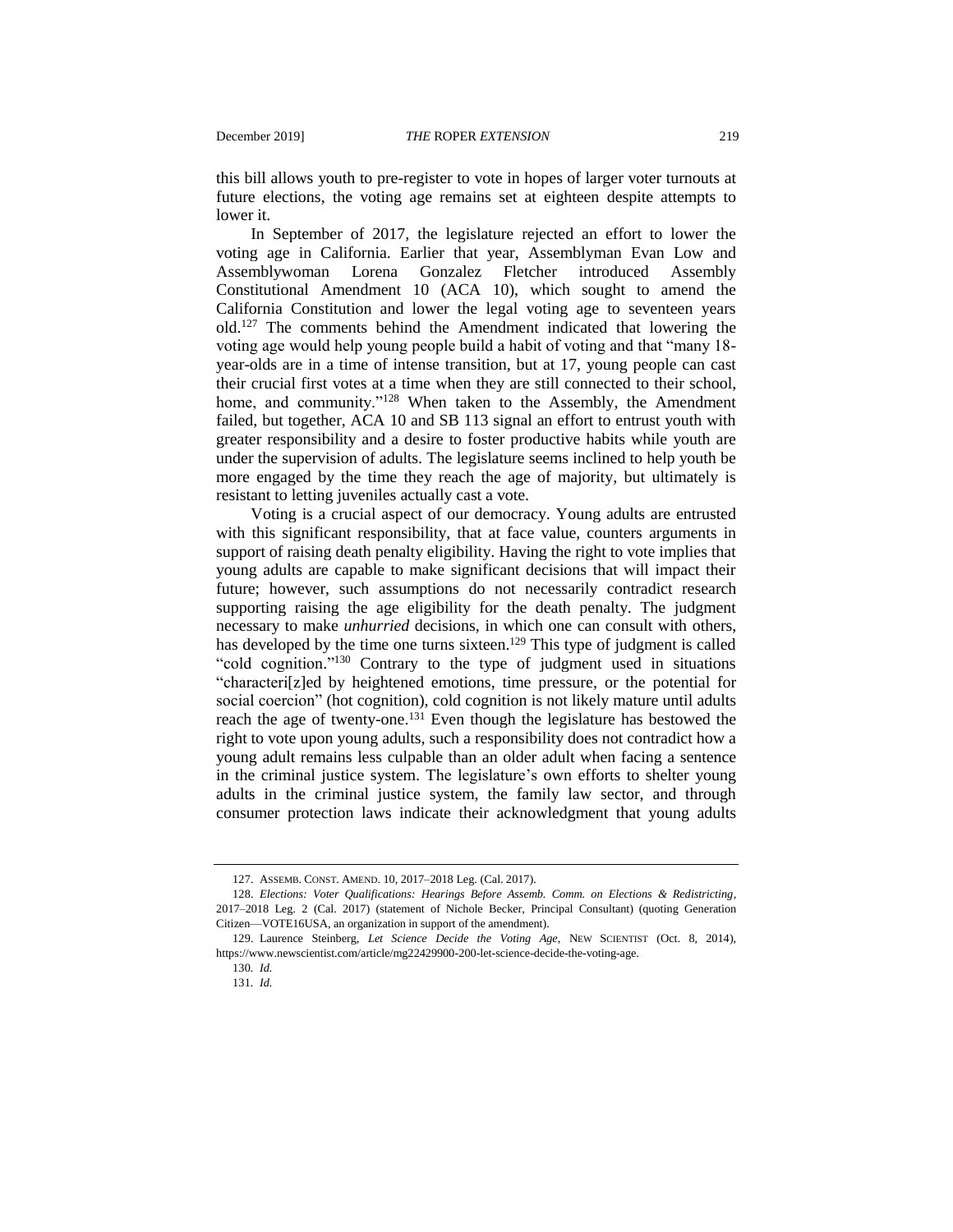should not be treated the same as older adults when it comes to criminal culpability.

#### III. ARGUMENTS

## A. THE CALIFORNIA LEGISLATURE SHOULD IMPOSE A MINIMUM-AGE CRITERIA THAT PROTECTS YOUNG ADULTS FROM THE HARSHEST FORM OF PUNISHMENT

"The Legislature is . . . accorded the broadest discretion possible in enacting penal statutes and in specifying punishment for crime[s]."<sup>132</sup> Thus, the California Legislature could and should amend its death penalty statutes to exempt young adults from capital punishment. Such an amendment would be supported by the legislature's numerous demonstrations of a collective belief that young adults need special protections from themselves and society. Indeed, it is perplexing that a legislature that finds young adults in need of special protections spanning many fields of California law does not also safeguard young adults from the death penalty, the most severe form of punishment. After all, "[t]he reasons why juveniles," or young adults in California, "are not trusted with the privileges and responsibilities of" other adults "explain[s] why their irresponsible conduct is not as morally reprehensible as that of" older adults.<sup>133</sup> If the distinctions between young adults and older adults were not persuasive, the legislature would not pass bills that limit young adults' freedoms in order to protect them from their inability to make mature, rational choices.

Moreover, the choice to raise the minimum-age criteria for the death penalty would acknowledge the statewide consensus that has developed regarding the imposition of death sentences on young adults. Sentencing data shows that between 2000 and 2015 only twelve of California's fifty-eight counties imposed death sentences on a young adult.<sup>134</sup> Conversely, roughly eighty percent of California's counties have not sentenced a young adult offender to the death penalty in over almost two decades. <sup>135</sup> This statistic could

<sup>132.</sup> People v. Anderson, 493 P.2d 880, 888 (Cal. 1972), *superseded by Constitutional amendment*, CAL. CONST. art. 1 § 27; *accord* Furman v. Georgia, 408 U.S. 238, 269 (1972) (Brennan, J., concurring); Trop v. Dulles, 356 U.S. 86, 103–104 (1958) (Warren, C.J., plurality opinion); Weems v. United States, 217 U.S. 349, 378–379 (1910).

<sup>133.</sup> Thompson v. Oklahoma, 487 U.S. 815, 835 (1988).

<sup>134.</sup> Angela Marie Krueger, *Number to DR.CA Counties.2000-2015* (data updated through 2015 and on file with the author); *Legal Process*, DEATH PENALTY INFO. CTR. (July 11, 2018), https://deathpenaltyinfo.org/podcast/resources/Episode14LegalProcess.pdf (explaining that thirty-one counties have recommended the death penalty on a defendant); 19 additional counties imposed the death penalty only on people twenty-one and over between 2000 and 2015. Angela Marie Krueger, *Number to DR.CA Counties.2000-2015* (unpublished manuscript) (on file with author).

<sup>135.</sup> *See The Death Penalty in 2018: Year End Report*, *supra* note [23](#page-7-0) (reporting that Riverside, the California county that sentenced the most people to death between 2015 and 2017, did not sentence a single defendant to death in 2018; that Kern County and San Bernardino County also abstained from imposing the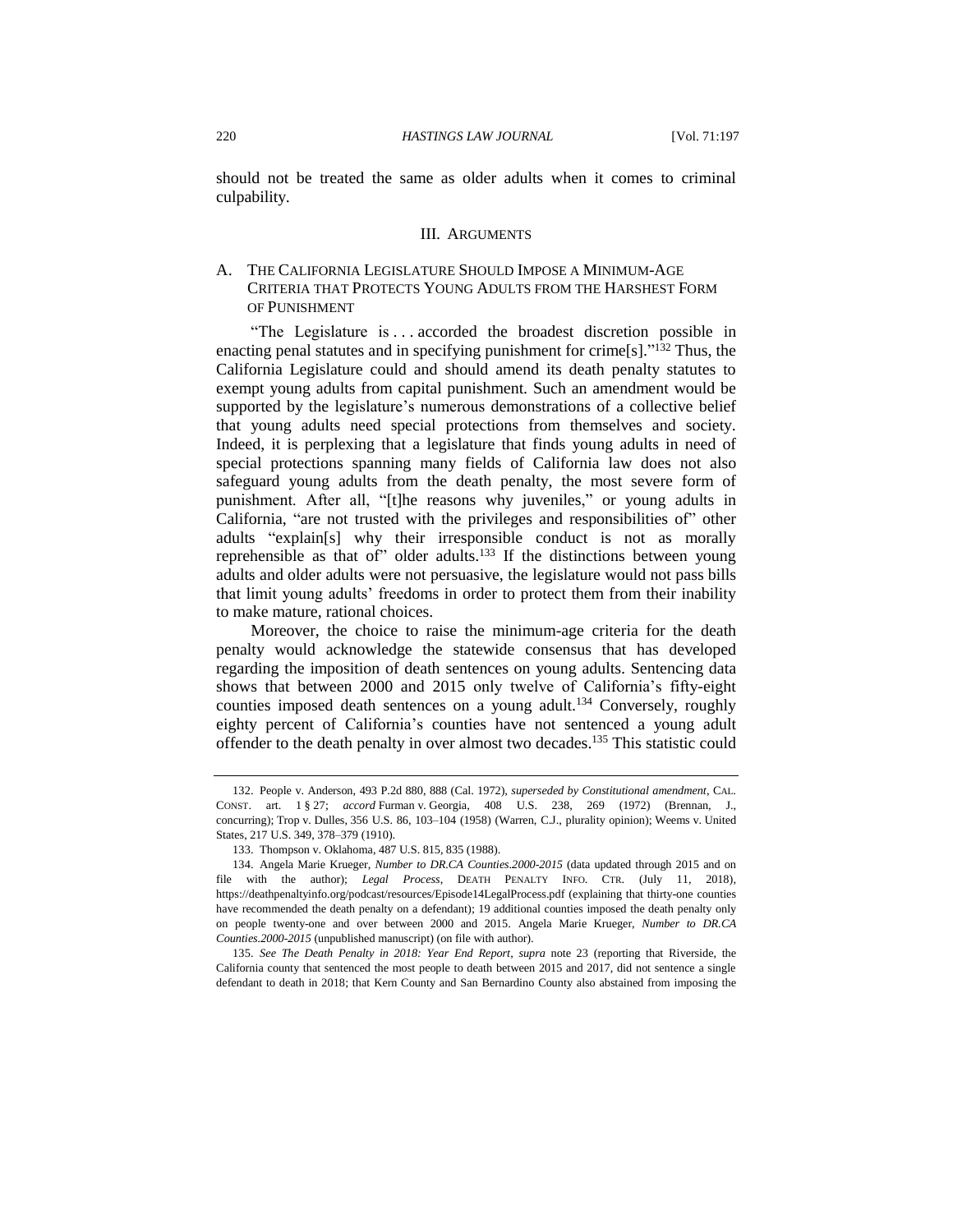imply that a *de facto* death penalty exemption for young adults exists, despite public opinion favoring the death penalty.

If the legislature were to grant statutory protection from capital punishment, such a decision would not impede efforts to protect society from those who have most appropriately received the death penalty. Even with an age limitation, these young adults would still face sufficient punishment for their actions.<sup>136</sup> As Andrew Michaels contends, "exemption is not exoneration."<sup>137</sup> Rather, the prohibition would reaffirm the notion that capital punishment should be reserved for those who are most deserving of it. In other words, it would reserve the ultimate punishment for those who were mature enough to fully recognize the harm they were doing when they committed their death-penalty-eligible crime and who had the self-control to behave accordingly. Young adults should not be considered among the most culpable.

#### B. THE COURTS SHOULD RULE THE DEATH PENALTY UNCONSTITUTIONAL AS APPLIED TO YOUNG ADULTS

Even if the legislature fails to amend the death penalty statutes in accordance with its demonstrable efforts to shield young adults from the consequences of making bad decisions, the courts can step in and rule the death penalty unconstitutional as applied to young adults.<sup>138</sup> In the past, the Supreme Court of California did not shy away from declaring the death penalty a violation of the Eighth Amendment,<sup>139</sup> and today, it certainly should not experience any trepidation in declaring the death penalty, as applied to eighteen- to twenty-year-olds, either a violation of the Eighth Amendment's cruel and unusual standard or the state constitution's "cruel or unusual" standard. Although voters of the 1970s reacted against the Supreme Court's

death penalty on defendants in 2018 despite having employed it in prior years; that Los Angeles County only sentenced two people to death in 2018; and that Orange Country only sentenced one person to death in 2018); *see also* Maura Dolan, *Death Sentences Plummet Across California. Riverside County, Which Led the U.S. in 2017, Has Had Zero This Year*, L.A. TIMES (Dec. 13, 2018, 9:05 PM), https://www.latimes.com/local/lanow/la-me-death-penalty-cases-california-20181213-story.html ("Five California counties, among the 10 with the most death sentences nationwide in the last five years, either had no sentences or no more than two, according to the report by the Death Penalty Information Center.").

<sup>136.</sup> Courts could still sentence young adults to life without the possibility of parole, a sentence that many argue is worse than the death penalty because it deprives an individual of any hope that they might re-enter society one day.

<sup>137.</sup> Michaels, *supra* not[e 10,](#page-4-0) at 176.

<sup>138.</sup> People v. Anderson, 493 P.2d 880, 888 (Cal. 1972), *superseded by Constitutional amendment*, CAL. CONST. art. 1  $\S 27$  ("The Legislature is . . . accorded the broadest discretion possible in enacting penal statutes and in specifying punishment for crime, *but the final judgment as to whether the punishment it decrees exceeds constitutional limits is a judicial function*." (emphasis added)); *see also* Furman v. Georgia, 408 U.S. 238, 269 (1972) (Brennan, J., concurring); Trop v. Dulles, 356 U.S. 86, 103–104 (1958) (Warren, C.J., plurality opinion); Weems v. United States, 217 U.S. 349, 378–379 (1910).

<sup>139</sup>*. See Anderson*, 493 P.2d at 895, *superseded by constitutional amendment*, CAL. CONST. art. I, § 27.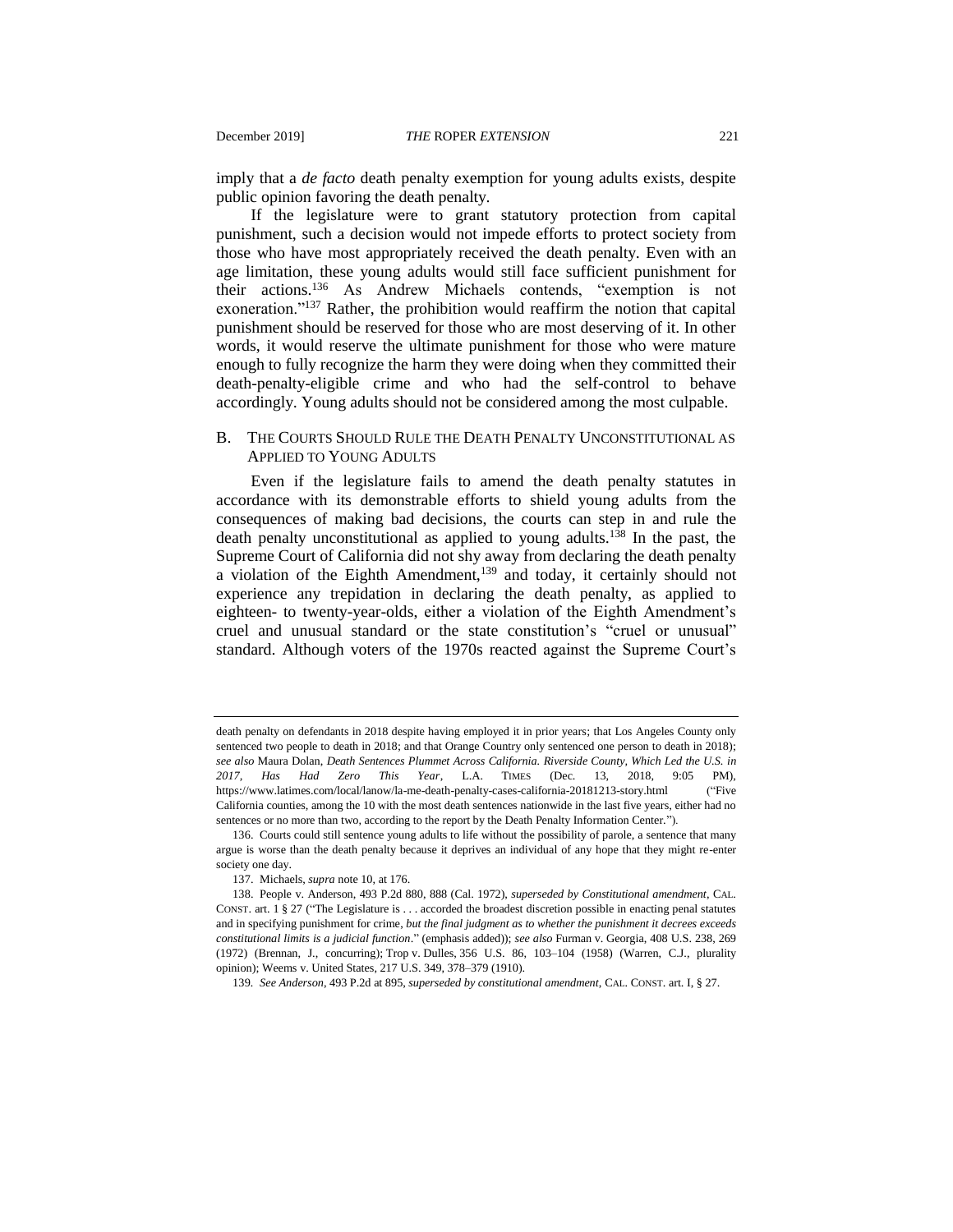progressivity then, the State's current populous might not take issue with a more moderate constraint on death penalty sentencing.<sup>140</sup>

#### *1. Imposing Death Sentences on Young Adults Violates the Eighth Amendment*

What qualifies as cruel and unusual punishment in the United States Constitution has been debated since the Eighth Amendment was ratified in 1791.<sup>141</sup> Apart from "barbaric" forms of punishment that are uncontested Eighth Amendment violations, other forms of punishment cause the Court to question what this standard really means.<sup>142</sup> Based on this jurisprudence, the Eighth Amendment is not a static standard that refuses to change over time. Rather, cruel and unusual punishment is evaluated by "the evolving standards of decency that mark the progress of a maturing society."<sup>143</sup> These evolving standards are measured by objective factors, namely, "(1) state legislation, (2) sentencing decisions of juries, and (3) the views of entities with relevant expertise"—these standards are, in fact, very high.<sup>144</sup>

Over the years, the Supreme Court has been hesitant to find controversial forms of punishment cruel and unusual.<sup>145</sup> However, the Court does allow for evolution of this standard when it is clearly warranted. As Justice Kennedy noted, "The Eighth Amendment 'is not fastened to the obsolete but may acquire meaning as public opinion becomes enlightened by a humane justice.'"<sup>146</sup> Thus, this vague standard is malleable and evolving. It demands review when change is due, as is the case here with respect to exempting young adults from receiving the death penalty.

Indeed, the Court's proportionality doctrine has given way to several categorical exemptions from the death penalty over the last two decades. In 2002, the Court determined that it was cruel and unusual to allow the "mentally retarded" to face the death penalty, and in doing so, overturned a prior decision made roughly a decade before that upheld the constitutionality of sentencing these individuals to the death penalty.<sup>147</sup> In 2005, the Court again overturned a previous opinion when it found that sentencing juveniles to the

<sup>140</sup>*. See supra* not[e 13](#page-6-0) and accompanying text.

<sup>141.</sup> *See* Bryan A. Stevenson & John F. Stinneford, *Common Interpretation: Eighth Amendment*, NAT'L CONSTITUTION CTR., https://constitutioncenter.org/interactive-constitution/interpretation/amendmentviii/clauses/103 (last visited Nov. 6, 2019).

<sup>142</sup>*. Id*.

<sup>143.</sup> Roper v. Simmons, 543 U.S. 551, 561 (2005) (Warren, C.J., plurality opinion) (quoting *Trop*, 356 U.S. at 100–01)).

<sup>144</sup>*. Evolving Standards of Decency*, A.B.A. (Juv. Just. Ctr., Washington D.C.), Jan. 2004, at 1.

<sup>145.</sup> *See e.g.*, Baze v. Rees, 553 U.S. 35, 41 (2008) (holding that Kentucky's lethal injection protocol did not constitute cruel and unusual punishment).

<sup>146.</sup> Hall v. Florida, 572 U.S. 701, 708 (quoting Weems v. United States, 217 U.S. 349, 378 (1910)).

<sup>147</sup>*.* Atkins v. Virginia, 536 U.S. 304, 321 (2002) (using "mentally retarded;" however, today such terminology would not be used); *see also* Penry v. Lynaugh, 492 U.S. 302 (1989), *abrogated by Atkins*, 536 U.S. at 321.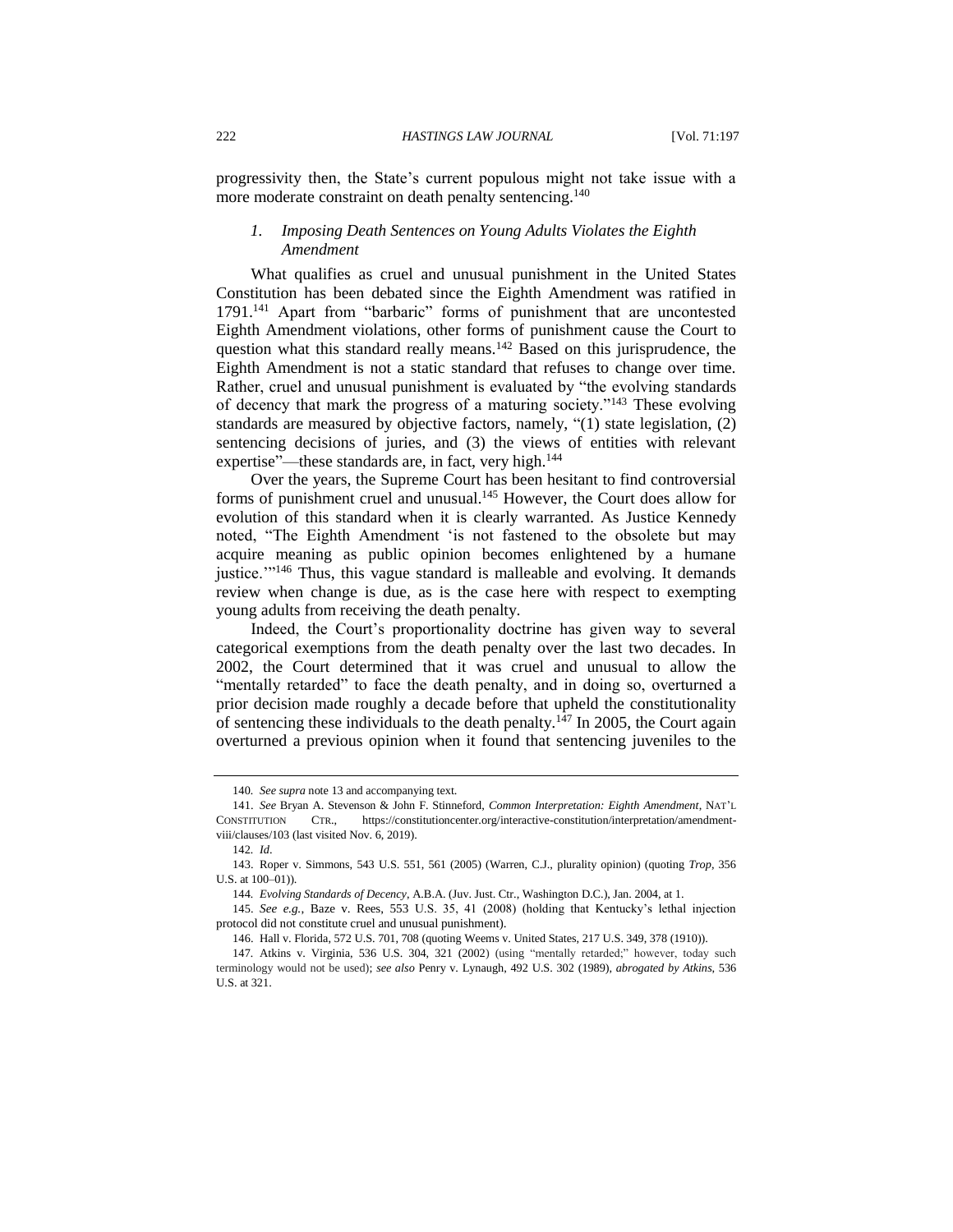death penalty was cruel and unusual. $148$  In 2008, the proportionality doctrine was extended to nonhomicide offenders.<sup>149</sup> Pertinently, in 2010 and 2012, the Court categorically exempted juvenile offenders found guilty of non-homicide offenses from life without parole.<sup>150</sup> In mapping the Court's development of the proportionality standard, the time has come for another categorical exemption to be imposed; *Roper* should be extended to eighteen- to twentyyear-olds.

### *2. Imposing Death Sentences on Young Adults Violates Article 1, Section 27 of the California Constitution*

During the sentencing phase of a case in which the State is seeking the death penalty, the trier of fact is required to take numerous aggravating and mitigating factors into account; one of which is the defendant's age.<sup>151</sup> Currently, California law leaves room for the trier of fact to weigh a

*Id.* (emphasis added).

<sup>148</sup>*. Roper*, 543 U.S. at 578–79.

<sup>149.</sup> Kennedy v. Louisiana, 554 U.S. 407, 446 (2008).

<sup>150.</sup> Graham v. Florida, 560 U.S. 48, 82 (2010).

<sup>151.</sup> CAL. PENAL CODE § 190.3 (West 2019). The factors to be considered include:

<sup>(</sup>a) The circumstances of the crime of which the defendant was convicted in the present proceeding and the existence of any special circumstances found to be true pursuant to Section 190.1.

<sup>(</sup>b) The presence or absence of criminal activity by the defendant which involved the use or attempted use of force or violence or the express or implied threat to use force or violence.

<sup>(</sup>c) The presence or absence of any prior felony conviction.

<sup>(</sup>d) Whether or not the offense was committed while the defendant was under the influence of extreme mental or emotional disturbance.

<sup>(</sup>e) Whether or not the victim was a participant in the defendant's homicidal conduct or consented to the homicidal act.

<sup>(</sup>f) Whether or not the offense was committed under circumstances which the defendant reasonably believed to be a moral justification or extenuation for his conduct.

<sup>(</sup>g) Whether or not defendant acted under extreme duress or under the substantial domination of another person.

<sup>(</sup>h) Whether or not at the time of the offense the capacity of the defendant to appreciate the criminality of his conduct or to conform his conduct to the requirements of law was impaired as a result of mental disease or defect, or the [e]ffects of intoxication.

<sup>(</sup>i) *The age of the defendant at the time of the crime*.

<sup>(</sup>j) Whether or not the defendant was an accomplice to the offense and his participation in the commission of the offense was relatively minor.

<sup>(</sup>k) Any other circumstance which extenuates the gravity of the crime even though it is not a legal excuse for the crime.

After having heard and received all of the evidence, . . . the trier of fact shall consider . . . the aggravating and mitigating circumstances referred to in this section, and shall impose a sentence of death if the trier of fact concludes that the aggravating circumstances outweigh the mitigating circumstances. If the trier of fact determines that the mitigating circumstances outweigh the aggravating circumstances the trier of fact shall impose a sentence of confinement in state prison for a term of life without the possibility of parole.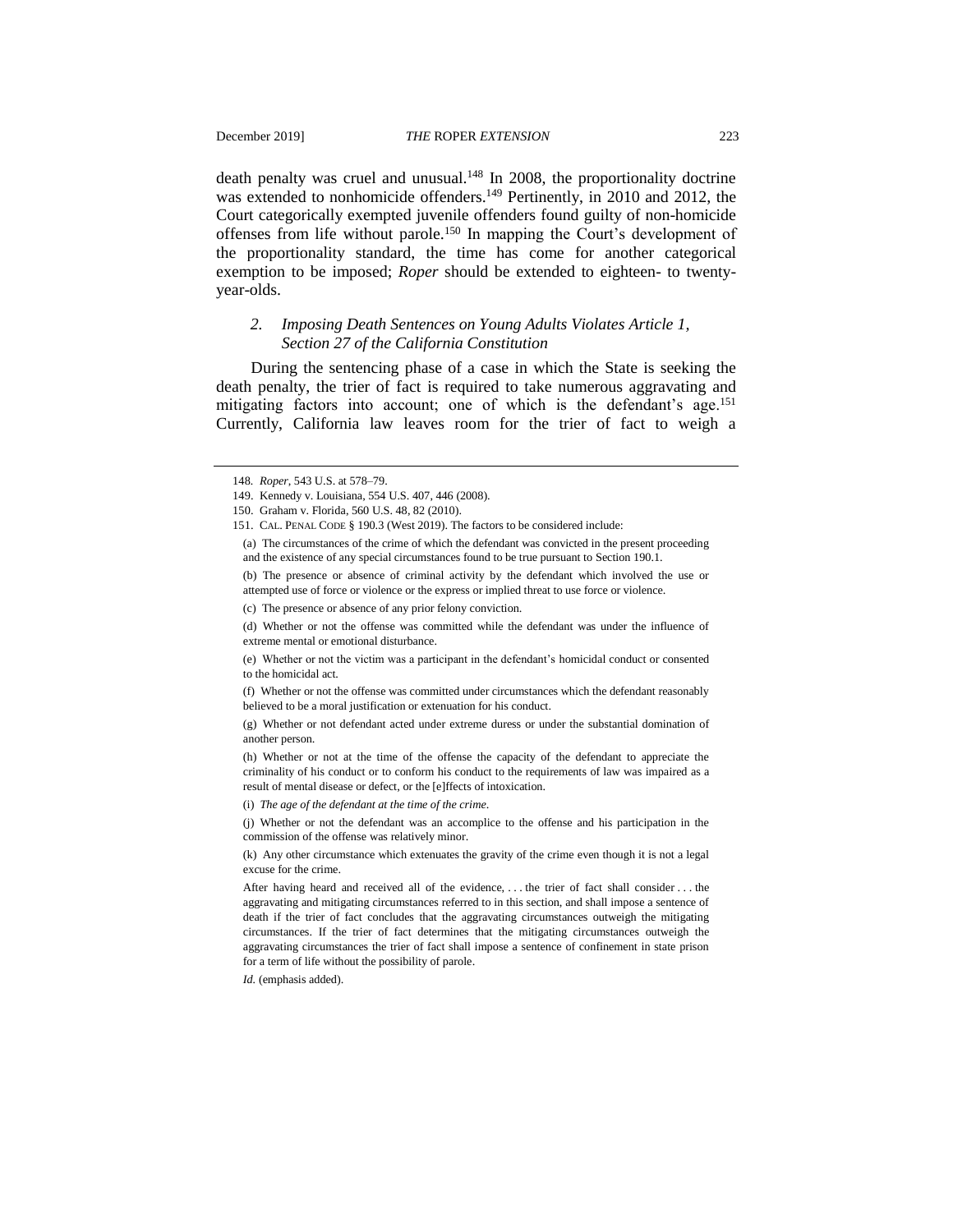defendant's young age either in favor of or against imposing the death penalty on a young adult. Based on the breadth of research establishing that young adults have a diminished capacity to exercise self-control, adequately consider the consequences of their actions, and resist coercive pressures from others, a young adult's age should be seen, in the least, as a mandatory mitigating factor. Taking the culmination of this research a step further, however, California's courts should deliver a bright-line rule that categorically exempts anyone under the age of twenty-one from being sentenced to death. Although the California Constitution provides that the death penalty "shall not be deemed to be, or to constitute, the infliction of cruel or unusual punishments,"<sup>152</sup> this statement speaks only to the use of the death penalty generally, and not to its application to young adults.

<span id="page-28-0"></span>In the past, the California Constitution has afforded its citizens extra protections not found in the United States Constitution; this principle is known as California constitutionalism.<sup>153</sup> These extra provisions, however, decreased over the years as hard-on-crime rhetoric began to pervade the criminal justice system.<sup>154</sup> As a result, the court rarely finds that a ballot initiative is unconstitutional.<sup>155</sup> Generally, the California Supreme Court chooses not to strike down initiatives as unconstitutional and has established a reluctance to assert its power over decisions that affect the political realm. As recently as 2018, the California Supreme Court had the opportunity to afford criminal defendants more protections under the California Constitution but failed to do so.  $156$ 

Even with a reluctant Court, it is possible for a court in California to find that the implementation of the death penalty on young adults is cruel and unusual categorically, or even that the death penalty as applied to these young adults is unconstitutional. Such a decision arguably could be upheld under Article 1, section 27 of the California Constitution.

In determining whether a penalty constitutes cruel or unusual punishment, the California courts must consider the nature of "the particular person before

<sup>152</sup>*.* CAL. CONST. art. I, § 27; *accord* CAL. CONST. art. I, § 17 (existing formerly as Article I, § 6, now existing as Article I, § 17, and offering the basic declaration of rights that one shall not be subjected to cruel and unusual punishment).

<sup>153.</sup> David Aram Kaiser, *Opinion Analysis:* People v. Buza, SCOCABLOG (Aug. 29, 2018), http://scocablog.com/opinion-analysis-people-v-buza; *see also* David Aram Kaiser & David A. Carillo, *California Constitutional Law: Reanimating Criminal Procedural Rights After The "Other" Proposition 8*, 56 SANTA CLARA L. REV. 33, 40–42 (2016).

<sup>154</sup>*.* Kaiser, *supra* not[e 153.](#page-28-0)

<sup>155</sup>*. Id.*; *see Raven v. Deukmejian*, 801 P.2d 1077 (Cal. 1990); *see also* Kaiser & Carillo, *supra* note 153, at 40 (determining that the *Raven* court found a section of Proposition 115 unconstitutional on the basis "that [it] fundamentally limited the role of the state courts in interpreting and enforcing state constitutional protections" (footnote omitted)).

<sup>156</sup>*.* People v. Buza, 413 P.3d 1132 (Cal. 2018) (taking up the question of constitutionality in a DNA cheek swab); Kaiser, *supra* note [153.](#page-28-0) The Court of Appeal, however, found that it did violate the California Constitution. People v. Buza, 180 Cal. Rptr. 3d 753 (Ct. App. 2014).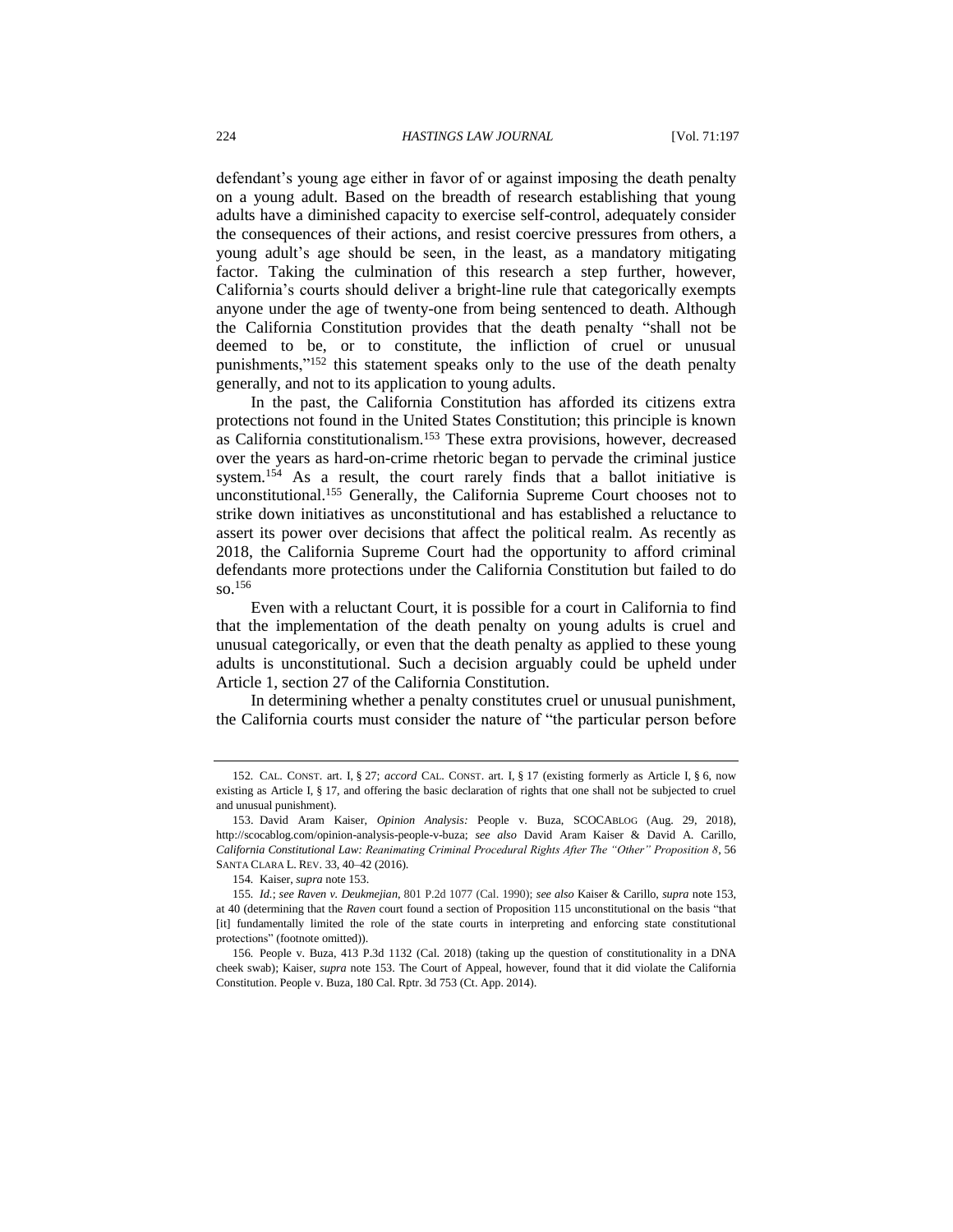the court," asking "whether the punishment is grossly disproportionate to the defendant's individual culpability as shown by such factors as his age, prior criminality, personal characteristics, and state of mind."<sup>157</sup> Given the comprehensive body of research, this consideration creates the avenue by which the California courts can raise the minimum age for death penalty eligibility.

When considering the scientific and behavioral research regarding the culpability of a particular defendant, one can conclude that although the defendant's crime may warrant significant punishment; imposing the most severe punishment—the death penalty—is not warranted. Regardless of the circumstances of the offense, a young adult's punishment should reflect their physiological limitations, such as the diminished capacity to make wellthought-out decisions. As such, young adults should receive sentences that protect society without imposing death, for example, life without parole.<sup>158</sup> Even though the court has been hesitant to provide extra protections under the Constitution, such a decision would be a modest amendment to death penalty practices.

#### C. CALIFORNIA'S VOTERS SHOULD DEMAND REFORM THROUGH THE REFERENDUM PROCESS

Additionally, California's initiative and referendum processes empower its citizens to demand change. This mechanism has contributed to California's progressive political landscape and to occasional backslides such as the passage of Proposition 17. While California's referendum process has favored application of the death penalty, the referendum process appears to be a viable avenue through which death penalty reform could be achieved.

<span id="page-29-0"></span>In 1972, months after the Supreme Court of California found the death penalty unconstitutional, the people proposed Proposition 17 which would amend the constitution making the death penalty constitutional once again.<sup>159</sup> In the election that year, the proposition passed with a 67.5% approval rate, and seven years later the California Supreme Court upheld the proposition as constitutional.<sup>160</sup> In 1978, the people then added Proposition  $\overline{7}$  to the ballot which, if passed, would have increased first and second-degree murder penalties and expanded the circumstances through which one could have received the death penalty.<sup>161</sup> Proposition 7 passed by  $70\%$ .<sup>162</sup>

<span id="page-29-1"></span><sup>157.</sup> People v. Dillon, 668 P.2d 697, 721 (Cal. 1983).

<sup>158.</sup> I do not argue or believe that life without parole is a better alternative. Such a punishment is still too severe; however, in this Note I am specifically addressing the impact of the death penalty on young adults.

<sup>159.</sup> *California Proposition 17, Death Penalty in the California Constitution (1972)*, BALLOTPEDIA, https://ballotpedia.org/California\_Proposition\_17,\_Death\_Penalty\_in\_the\_California\_Constitution\_(1972) (last visited Nov. 6, 2019).

<sup>160</sup>*.* People v. Frierson, 559 P.2d 587, 614 (Cal. 1979); *California Proposition 17*, *supra* not[e 159.](#page-29-0)

<sup>161.</sup> *California Proposition 7, the Death Penalty Act (1978)*, BALLOTPEDIA, https://ballotpedia.org/wiki/index.php/California\_Proposition\_7,\_the\_Death\_Penalty\_Act\_%281978%29 (last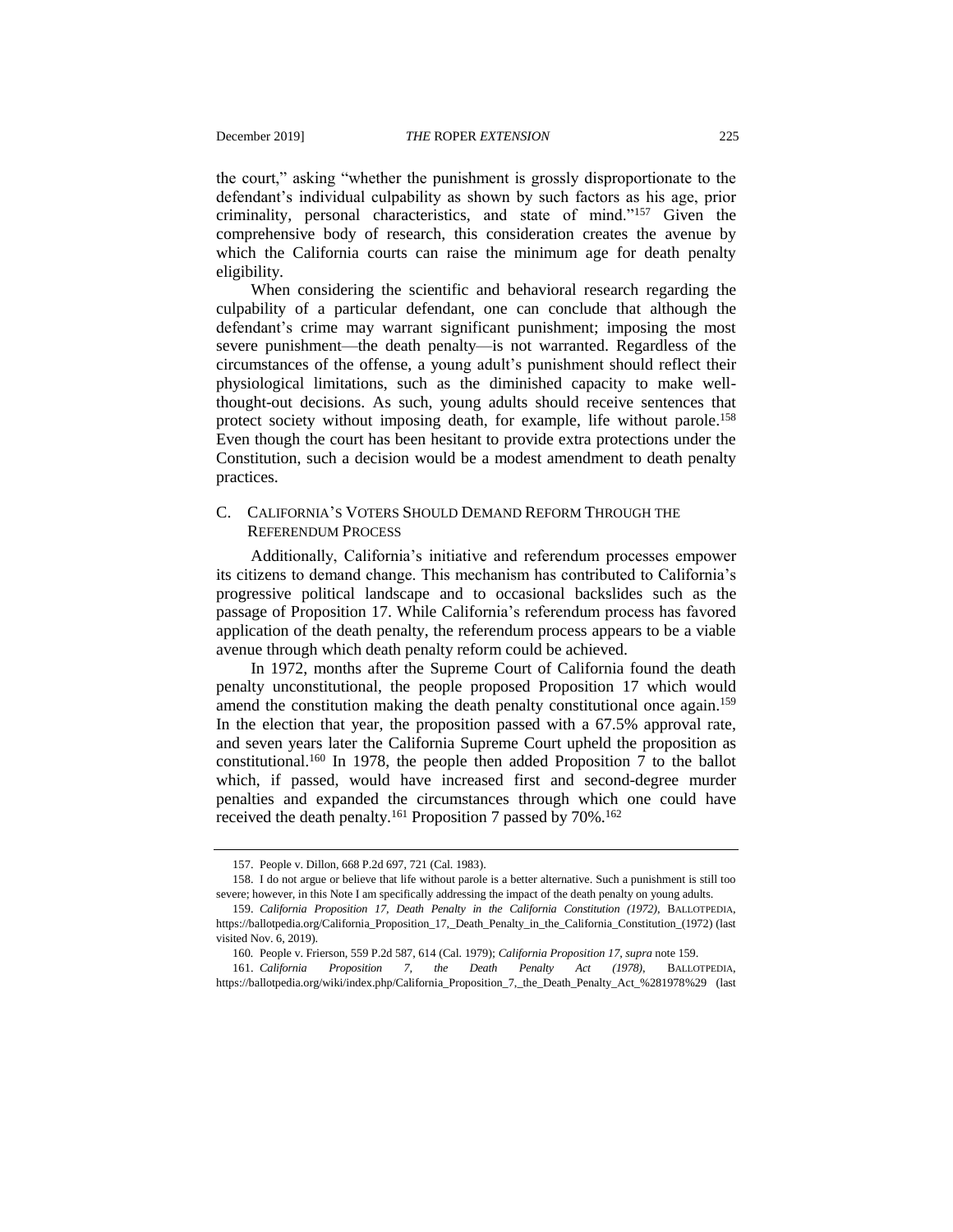The next major referendum-initiated statute was proposed in 2012. Proposition 34 would have repealed the death penalty and retroactively changed death penalty sentences to life without the possibility of parole.<sup>163</sup> The proposition was defeated 52% to 48%.<sup>164</sup> Four years later, California voted on two more propositions that were initiated by the people: Proposition 62 and 66.<sup>165</sup> As evidenced by the narrow results, abolitionist measures came close in 2012 and 2016, so perhaps the more moderate reform of raising the age of eligibility through referendum might succeed.

History has shown that the referendum process is the most likely avenue through which death penalty policies can be amended. Even though history appears to show a desire on behalf of the people to keep the death penalty active, the initiatives that have gained support and reached the ballot have been sweeping measures aimed at eliminating the death penalty altogether or maintaining it. However, a more conservative and moderate approach should be proposed in which the age eligibility is raised from eighteen to twenty-one, as science and the legislature have begun to coalesce around the idea that young adults cannot be considered among the most culpable.<sup>166</sup>

#### **CONCLUSION**

Advances in neuroscience have proven that young adults—those between the ages of eighteen and twenty—have a diminished capacity to exercise selfcontrol, to adequately consider the consequences of their actions, and to resist coercive pressures from others. The California Legislature has acknowledged this and responded by enacting numerous statutes targeted at insulating young adults from the harms to which they are so vulnerable. To that end, the legislature protects young adults from nicotine and marijuana addiction, from homelessness and destitution, from the rehabilitative deprivations experienced by more mature adults in the criminal justice system, and even from their own lack of civic engagement.

However, aside from stating that a defendant's age should be considered as a potential mitigating factor in determining whether a defendant should be

visited Nov. 6, 2019); Matthew Green, *To Kill or Not to Kill? California's Death Penalty Debacle*, KQED NEWS (Oct. 23, 2012), https://www.kqed.org/lowdown/4301/should-california-kill-its-death-penalty.

<sup>162</sup>*. California Proposition 7*, *supra* not[e 161.](#page-29-1)

<sup>163.</sup> *California Proposition 34, the End the Death Penalty Initiative (2012)*, BALLOTPEDIA, https://ballotpedia.org/California\_Proposition\_34,\_the\_End\_the\_Death\_Penalty\_Initiative\_(2012) (last visited Nov. 6, 2019).

<sup>164</sup>*. Id.*

<sup>165</sup>*. See Proposition 62*, *supra* note [18;](#page-6-1) *See Proposition 66*, *supra* note [18;](#page-6-1) *see supra* text accompanying note [18.](#page-6-1)

<sup>166</sup>*.* California voters have been supporting *modest* criminal justice reform. In 2012, voters approved Proposition 36, which modified the three strikes law, and in 2014, voters approved Proposition 47, which allowed for certain felonies to be reduced to misdemeanors. The passage of these propositions signifies a willingness to adjust standards of justice.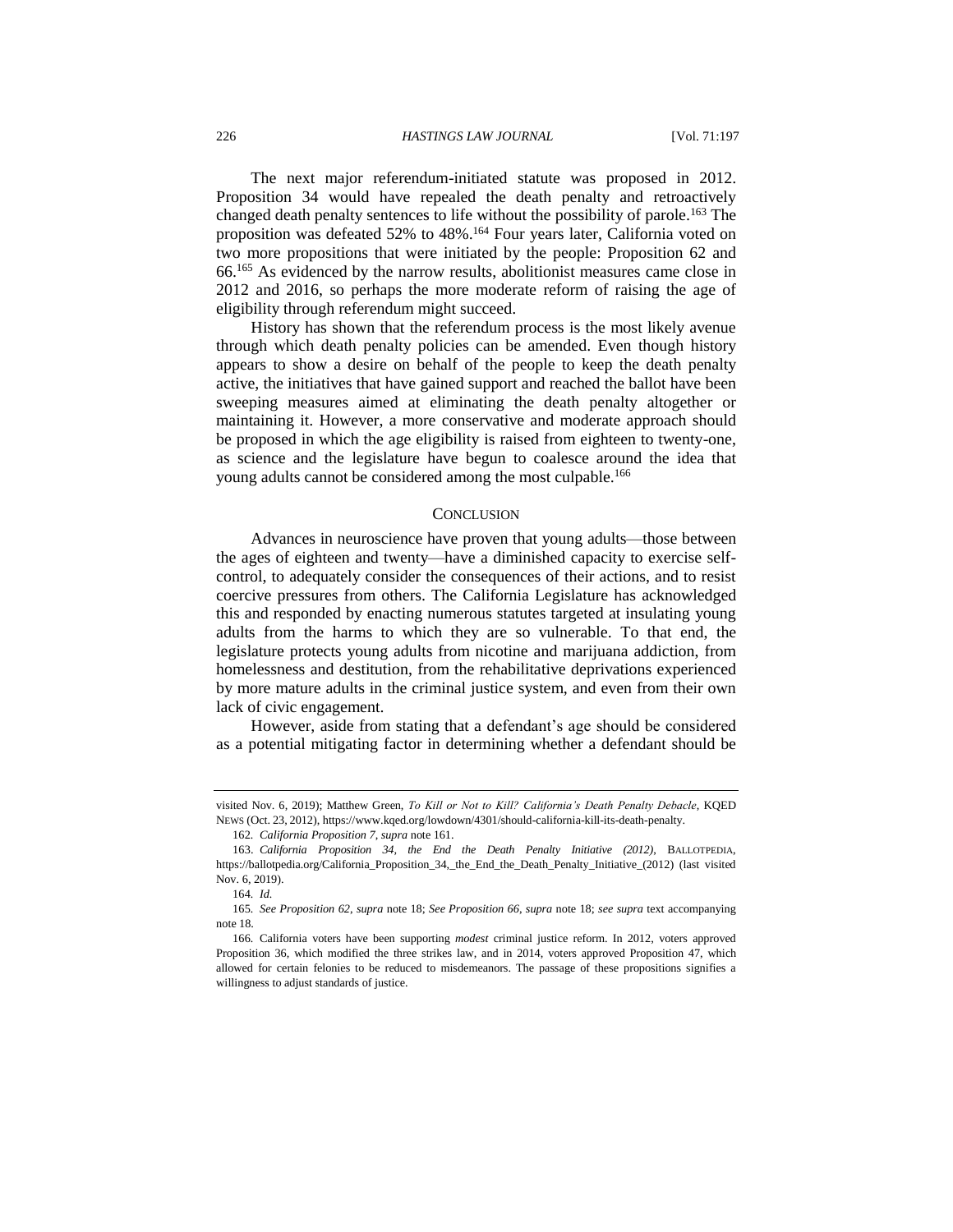sentenced to death, the law does not protect young adults from capital punishment. The fact that eighteen- to twenty-year-olds are eligible for the death penalty is not consistent with the legislature's acknowledgment of the "maturity gap" between young adults and the rest of the adult population. For the most part, however, young adults are escaping death penalty sentences because the practice of sentencing this age group to the death penalty is becoming increasingly rare, both inside and outside of California. This is a testament to shifting opinions on the practice of sentencing young adults to death that should be reflected in the law through a clear exemption. While the legislature can and should institute this rule, it could also be implemented by the courts, or by the people through the referendum process. However, now, even though California has a governor-issued moratorium, prosecutors can still seek the death penalty, and young adults are still threatened by such a severe punishment.

The cruel and/or unusual punishment standards are evaluated through the lens of "the evolving standards of decency that mark the progress of a maturing society."<sup>167</sup> Through that lens, the courts should see that the practice of subjecting young adults to death sentences is no longer proportional. California's voters have asserted their approval of the death penalty again and again, thwarting the efforts of the courts to ensure the decency of the criminal justice practice by impeding the tradition of killing criminal defendants. However, those same voters should not thwart efforts to insulate eighteen- to twenty-year-olds from the harsh realities of adulthood. Young adults do commit serious crimes; however, because of their developing brains, susceptibility to peer pressure, and because of the legislature's desire to give young adults added support as they transition into adulthood, young adults should not be eligible for the death penalty in California.

<sup>167</sup>*.* Roper v. Simmons, 543 U.S. 551, 561 (2005) (quoting Trop v. Dulles, 356 U.S. 86, 100–01 (1958) (Warren, C.J., plurality opinion)).